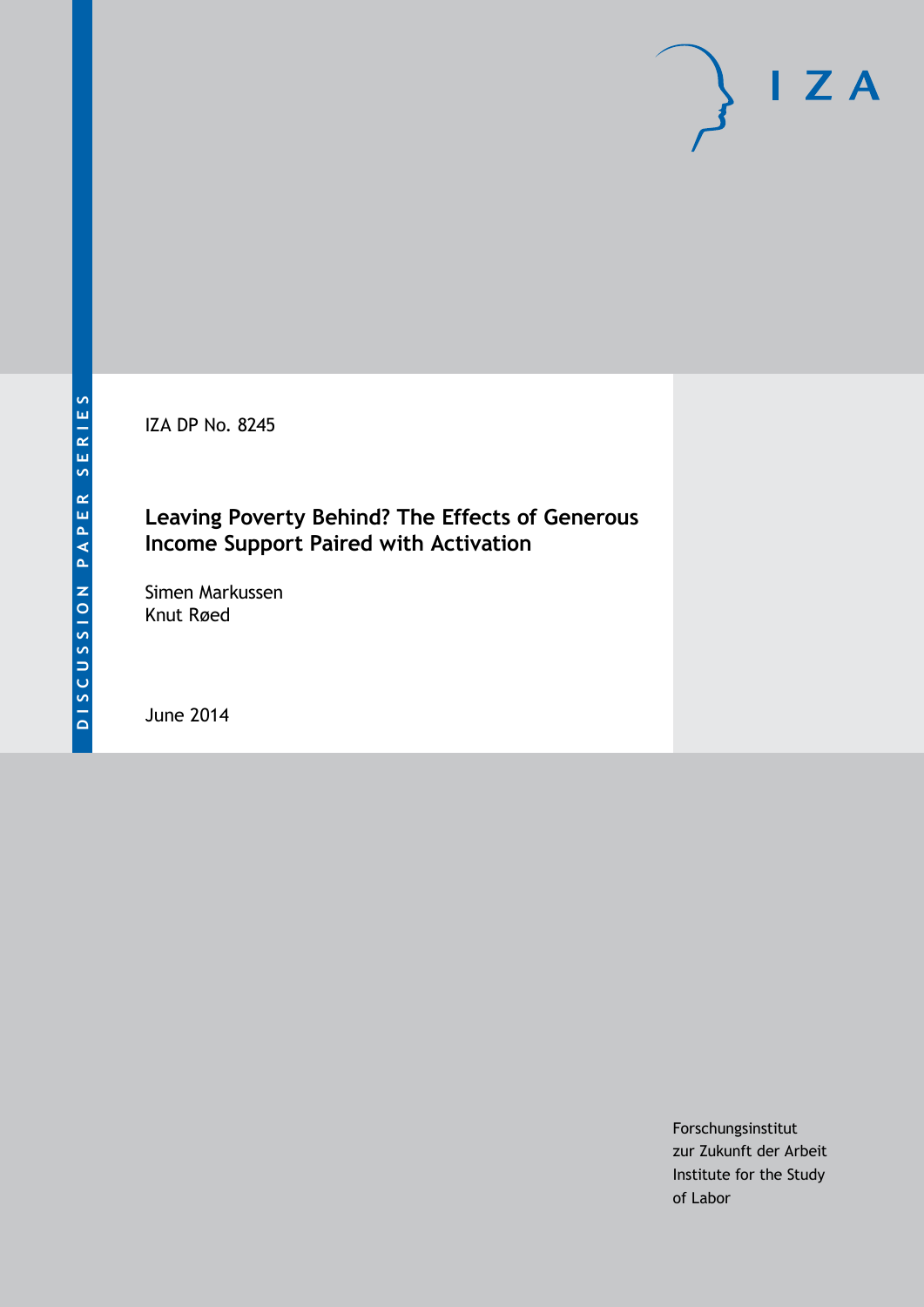# **Leaving Poverty Behind? The Effects of Generous Income Support Paired with Activation**

# **Simen Markussen**

*Ragnar Frisch Centre for Economic Research*

# **Knut Røed**

*Ragnar Frisch Centre for Economic Research and IZA*

## Discussion Paper No. 8245 June 2014

IZA

P.O. Box 7240 53072 Bonn **Germany** 

Phone: +49-228-3894-0 Fax: +49-228-3894-180 E-mail: [iza@iza.org](mailto:iza@iza.org)

Any opinions expressed here are those of the author(s) and not those of IZA. Research published in this series may include views on policy, but the institute itself takes no institutional policy positions. The IZA research network is committed to the IZA Guiding Principles of Research Integrity.

The Institute for the Study of Labor (IZA) in Bonn is a local and virtual international research center and a place of communication between science, politics and business. IZA is an independent nonprofit organization supported by Deutsche Post Foundation. The center is associated with the University of Bonn and offers a stimulating research environment through its international network, workshops and conferences, data service, project support, research visits and doctoral program. IZA engages in (i) original and internationally competitive research in all fields of labor economics, (ii) development of policy concepts, and (iii) dissemination of research results and concepts to the interested public.

<span id="page-1-0"></span>IZA Discussion Papers often represent preliminary work and are circulated to encourage discussion. Citation of such a paper should account for its provisional character. A revised version may be available directly from the author.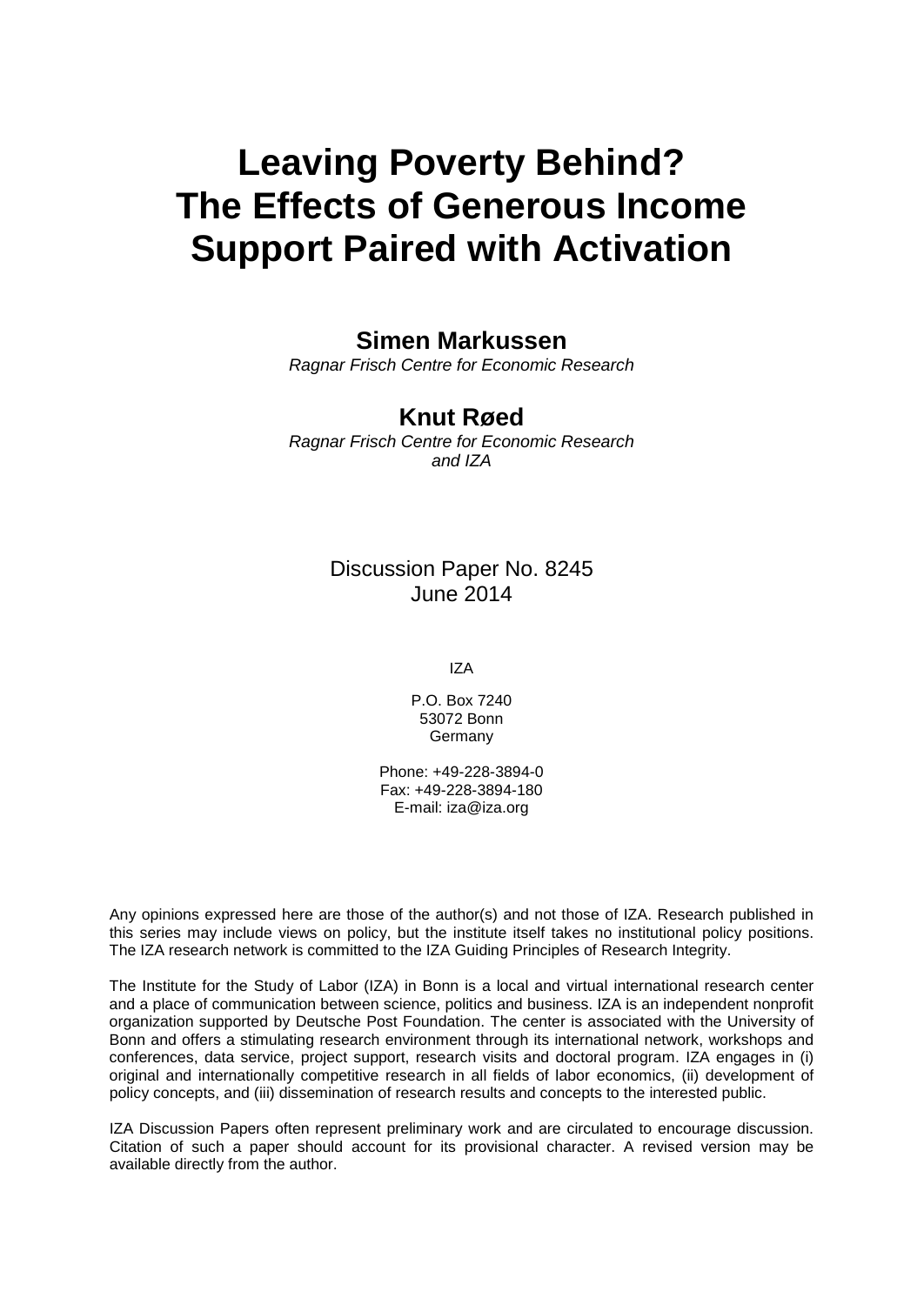IZA Discussion Paper No. 8245 June 2014

# **ABSTRACT**

# **Leaving Poverty Behind? The Effects of Generous Income Support Paired with Activation[\\*](#page-1-0)**

We evaluate a comprehensive activation program in Norway targeted at hard-to-employ social assistance claimants with reduced work capacity. The program offers a combination of tailored rehabilitation, training and job practice, and a generous, stable, and non-meanstested benefit. Its main aims are to mitigate poverty and subsequently promote selfsupporting employment. Our evaluation strategy exploits a geographically staggered program introduction, and the causal effects are identified on the basis of changes in employment prospects that coincide with local program implementation in a way that correlates with the predicted probability of becoming a participant. We find that the program raised employment prospects considerably.

JEL Classification: C21, C26, H55, I30, J24

Keywords: poverty, vocational rehabilitation, social insurance, treatment effects, program evaluation

Corresponding author:

Knut Røed The Ragnar Frisch Centre for Economic Research Gaustadalléen 21 0349 Oslo **Norway** E‐mail: [knut.roed@frisch.uio.no](mailto:knut.roed@frisch.uio.no)

This paper is part of the project "Evaluation of a Norwegian Qualification Program", financed by the Norwegian ministry of labor and social affairs. Thanks to Simen Gaure for invaluable help with estimation. Thanks also to Kristian Heggebø, Ivar Lødemel, Angelika Schaft, and seminar participants in Bergen, Stavanger, and Sydney for comments and suggestions. Data made available by Statistics Norway have been essential for the research project.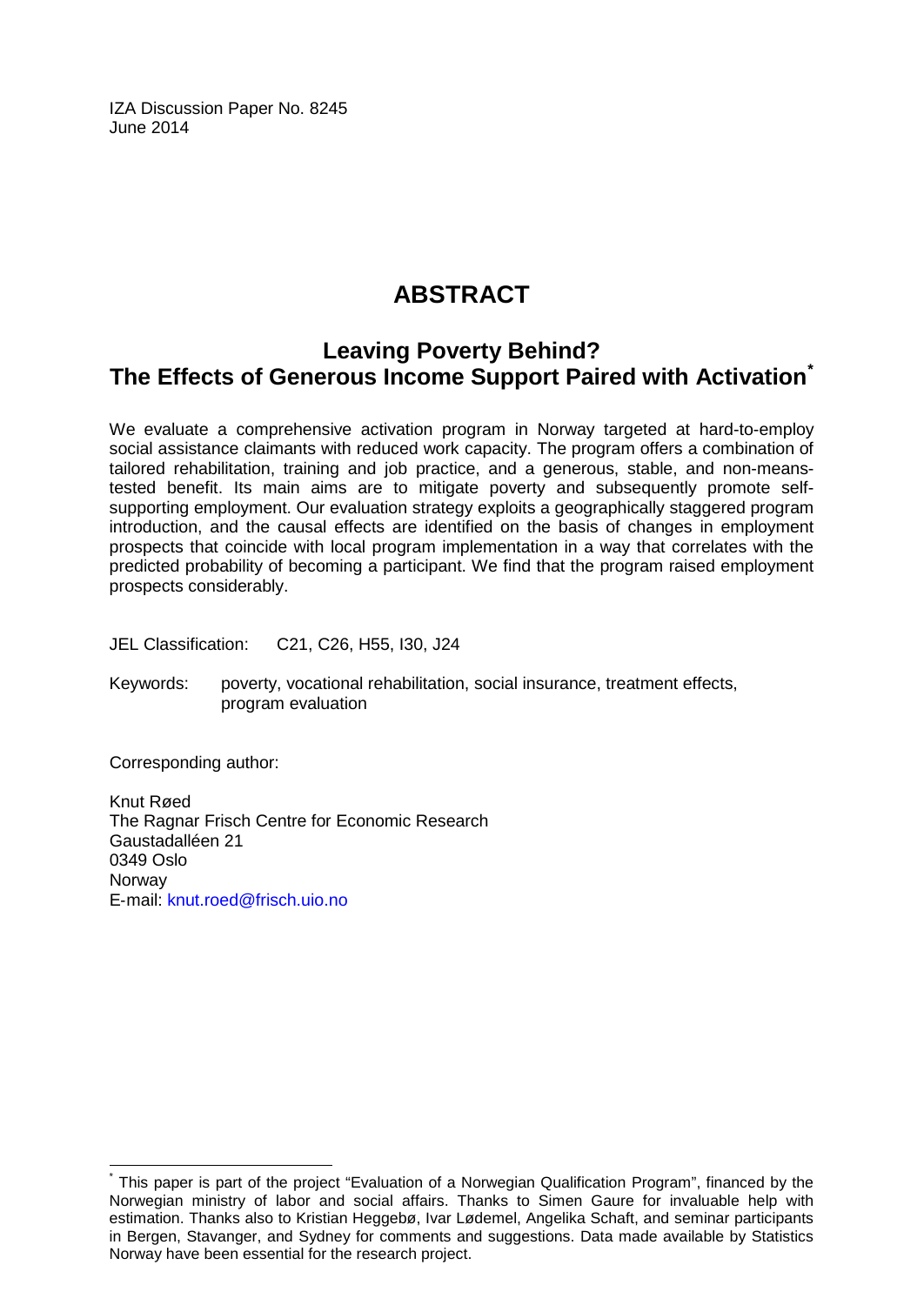#### **1 Introduction**

How should policy makers design social insurance institutions in order to fight persistent unemployment, marginalization, and poverty? While economists often emphasize the moral hazard problems and the potential lock-in effects arising from generous social insurance programs, there is also an extensive literature focusing on the barriers associated with poverty itself, caused, e.g., by the type of myopic behaviors it promotes and the kind of unhelpful social networks it gives access to; see Dasgupta and Ray (1986; 1987), Dasgupta (1997), Calvó-Armengol and Jackson (2004), and Shah et al. (2012). Empirical evidence indicates that severe scarcity reduces the ability to focus and concentrate on issues beyond the immediate needs, and that it deprives sleep, erodes self-control, and reduces work productivity; see Mullainathan and Shafir (2013) for a recent discussion of the literature. Some income support may thus be required to break out of a poverty trap. But since income support is normally tested against earned income, generosity may discourage self-sufficiency and create a benefit trap instead. A potential solution to this dilemma is to couple generosity with activation, effectively removing the leisure-component from a life on income support, and also ensuring some "maintenance" of basic employment-skills. Properly designed, activation requirements facilitate more ambitious social programs without aggravating moral hazard problems; see, for example, Moffitt (2007) for a review of empirical evidence in relation to the introduction of activation requirements in the cash-based welfare program for single mothers in the US, and Røed (2012) for a recent survey of the literature regarding activation strategies in unemployment and disability insurance programs.

In the present paper, we evaluate a "Qualification Program" (QP) that was launched by the Norwegian government in 2007 as its major tool to fight poverty. The program is both costly and ambitious, and designed to combine generosity and activation on a hitherto unprecedented scale. It is targeted at persons with severely reduced earnings capacity and no or very limited social insurance entitlements. The typical recruitment base is persons who have become, or are in danger of becoming, completely reliant on means tested social assistance (welfare). QP participants may have a variety of problems in relation to a competitive labor market, such as poor language skills, disrupted schooling, little or no work experience, and sometimes mental disorders and drugs problems. Around half of them have a minority background. The aim of QP is to help these often hard-to-employ persons into self-supporting employment through an individually tailored activation program under which they also receive a standardized (and *not* means-tested) income support amounting to 170,000 NOK (approximately 28,000 \$) per year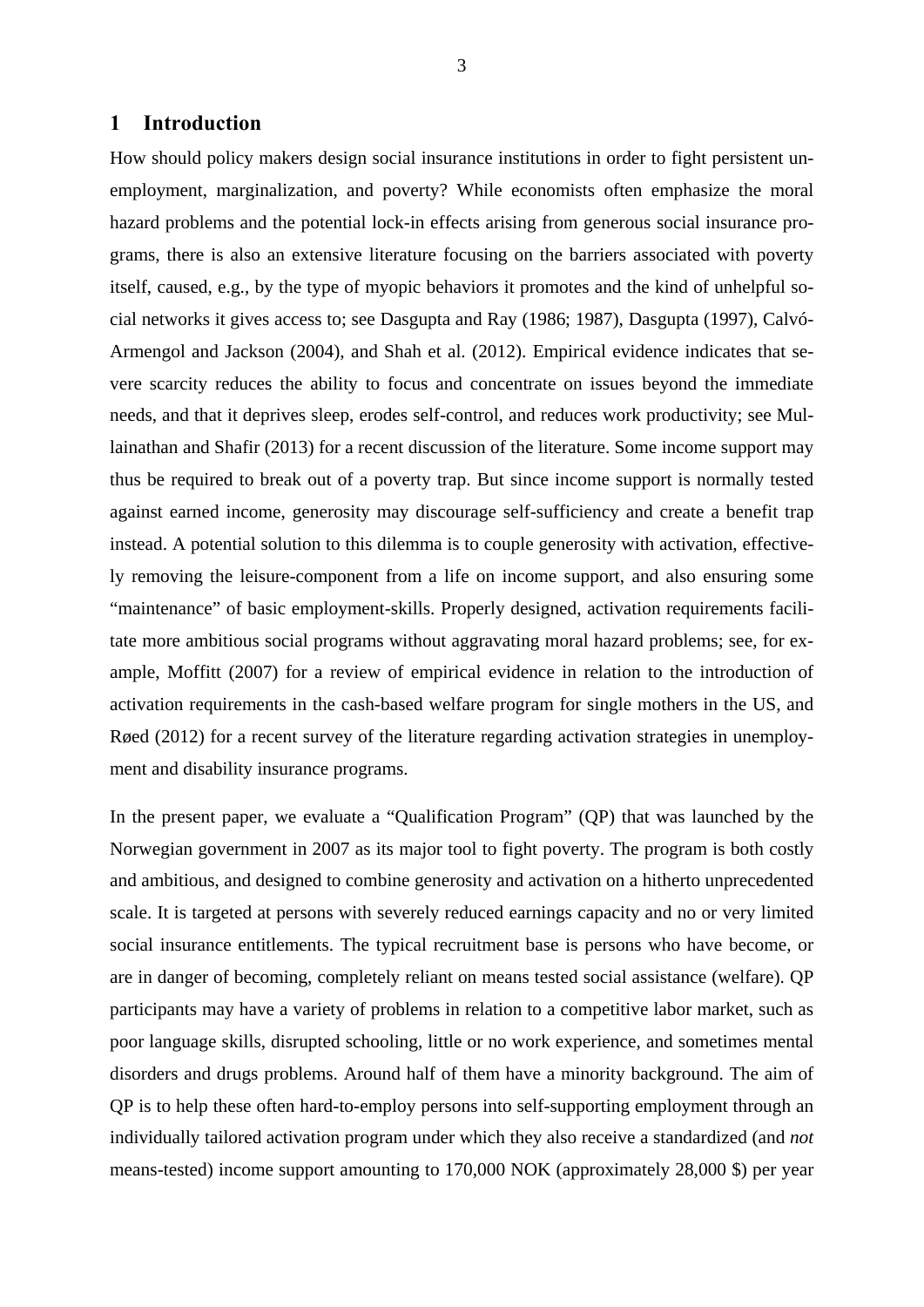in 2013 (113,000 NOK for participants below 25 years) plus child allowances and housing benefits. For the average participant, this implies a significant increase in total income, from 154,000 NOK (26,000 \$) in the last whole calendar year prior to entry to 240,000 NOK  $(40,000 \text{ s})$  in the first calendar year after entry.<sup>1</sup> It is notable that the QP benefit is paid out by the local municipality's pay office rather than by the local welfare office, it is taxed like regular labor earnings and also entails the same holiday and leave privileges. The motivation for all this is to minimize the shame and stigma associated with participating in the program, and thus to reduce the risk of social isolation and withdrawal from networks that may be of importance in the process of breaking out of poverty; see, e.g., Walker et al. (2013). Claimant interviews have indicated that this is appreciated by the participants, and that the laborearnings-like payment does represent a source of dignity; see Gubrium and Lødemel (2014). The QP benefit is normally granted for a period of up to two years, but additional extensions can be given on the basis of an individual assessment. In return, the participant is expected to take fully part in a tailored qualification and activation plan agreed upon by the claimant and the caseworker. Failure to do so – without justifiable cause – immediately results in a corresponding pay cut. The contents of the participation period vary a lot, but are normally made up of a combination of consultations, employment-training, medical rehabilitation or therapy, social training, and skills-upgrading. Large administrative resources have been set aside to ensure that the caseworkers have the capacity needed to follow up their QP clients, and, hence, to ensure meaningful program activities. Statistics reported by the Norwegian Labor and Welfare Administration (NAV), indicate that each QP caseworker on average has 18 clients. By comparison, caseworkers dealing with the temporary disability insurance program on average have 86 clients.

An important concern in the design of QP has been to achieve an appropriate balance between individual rights and responsibilities. One could perhaps say that the basic idea of the program is to *offer* income safety and stability, and *require* a genuine effort to become self-sufficient in return. Based on the existing literature, it is not clear how we would expect this strategy to affect the participants' future employment and earnings prospects. On the one hand, the program raises overall benefit levels considerably, and it does so for a relatively long period of time. There is ample empirical evidence showing that more generous social insurance has negative effects on labor supply, ceteris paribus; see Krueger and Meyer (2002) for an overview of the literature, and Røed and Zhang (2003; 2005), Fevang *et al.* (2013), and Kostøl and

 $\begin{array}{c|c}\n\hline\n\end{array}$  $1$  These numbers are computed from administrative register data presented later in this paper.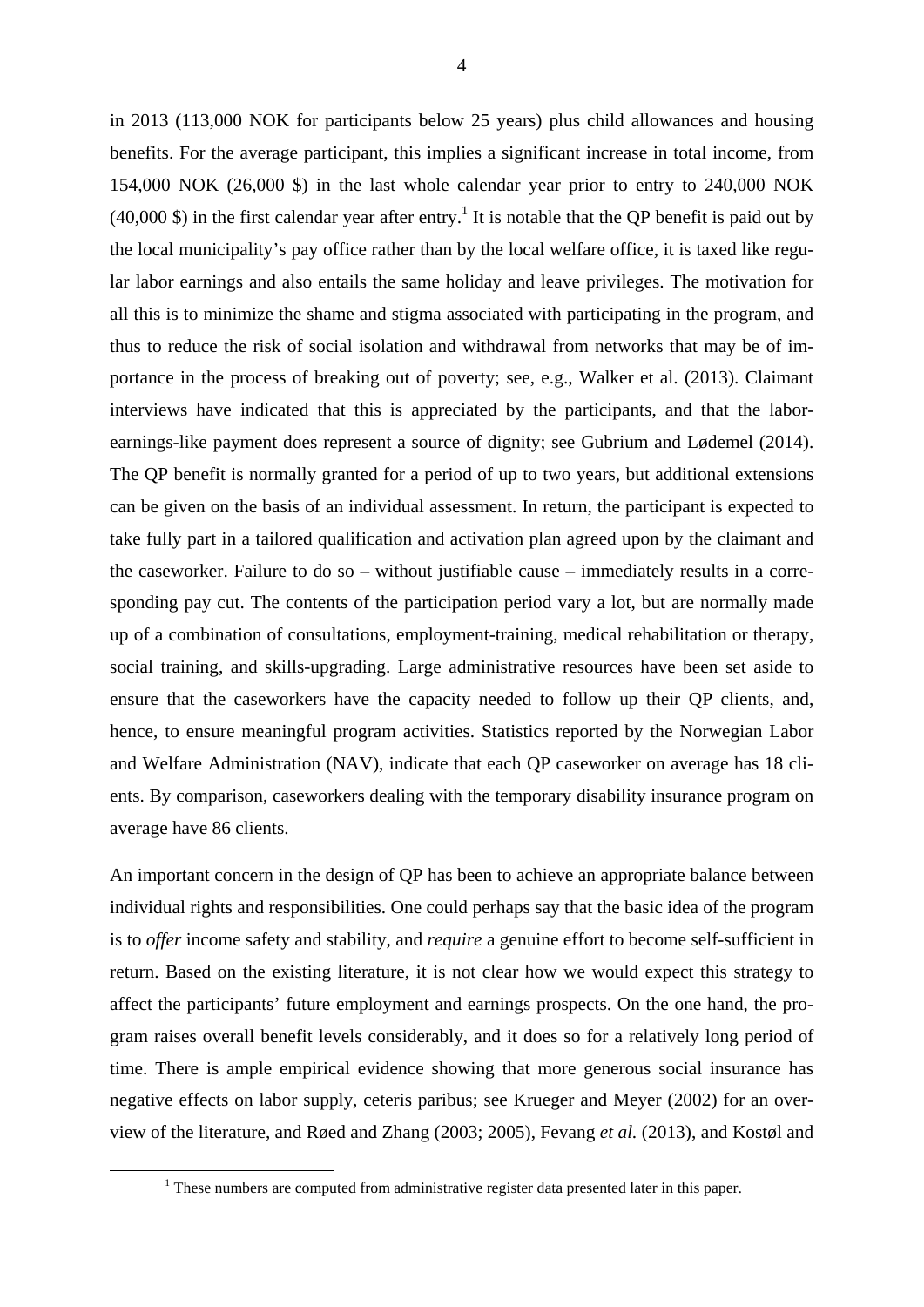Mogstad (2014) for recent Norwegian evidence. On the other hand, QP requires full-time participation in a tailored activation program. There exists no general consensus regarding the overall impacts of activation. For unemployed job seekers, the typical findings are that there are favorable "threat effects" prior to active labor market program participation, adverse "lock-in-effects" during participation, and then (sometimes) favorable "post-program-effects" afterwards; see, *e.g*., Kluve *et al.* (2007) and Card *et al.* (2010) for recent reviews; and Raaum and Røed (2006) and Røed and Westlie (2012) for Norwegian evidence. There is also a literature focusing on programs specifically targeted at temporary disabled persons, but with a few notable exceptions – Frölich *et al*. (2004) and Aakvik, *et al*. (2005), which have indicated effects close to zero for Sweden and Norway, respectively – this literature is more oriented toward comparing the effects of alternative rehabilitation strategies than toward evaluating the more general effects of applying an activation strategy as an alternative to pure income insurance.

The program we evaluate in the present paper is, to our knowledge, unique in its combination of generosity and (tailored) activation for a hard-to-employ target group with little (or no) social insurance entitlements. It represents a coherent – yet untested – strategy to fight persistent poverty. Fortunately, the program is also unique in that it was implemented in a way that facilitates scientific evaluation; *i.e*., it was phased in gradually over a three-year period, implying that potential participants got access to it at different points in time. In this paper, we develop a novel evaluation strategy where we combine the staggered program implementation with observed proxies for "participation propensity" to identify the causal impacts of QP participation on subsequent labor market outcomes.

Our main finding is that the program has been successful in terms of helping hard-to-employ persons into employment. Four years after program entry, we estimate that QP participation on average raises the employment rate by around 18 percentage points, ceteris paribus. Most of the extra employment comes in the form of poorly paid and/or very small jobs, however; hence, the dependency on transfers from the welfare state remains high.

#### **2 Institutions and data**

The Qualification Program (QP) was launched in November 2007, and then rolled out gradually over the next three years –municipality by municipality – in tandem with an administrative reform that merged the local employment and social insurance offices into new joint ad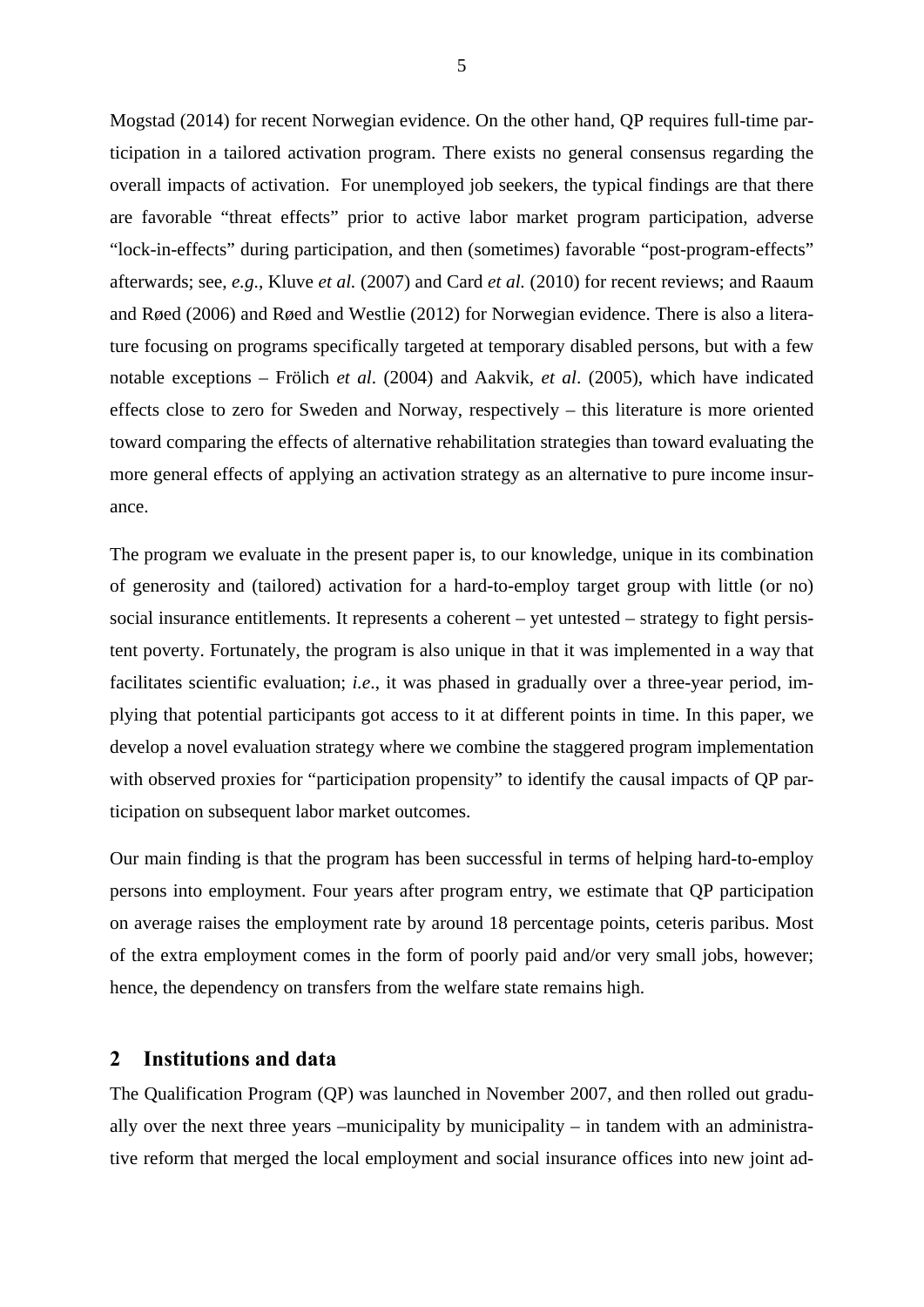ministrations (NAV); see, e.g., Christensen et al. (2013). By January 2010, QP had become a nationwide program. Although the empirical strategy we are going to use in this paper does *not* rely on a random-assignment-like order of local implementation, it is worth noting that the implementation-sequence was determined primarily on the basis of administrative considerations in relation to the establishment of the new NAV-offices, and not on the basis of, say, local employment opportunities.

QP is designed to support persons who fall between the two stools of employment and social insurance, and thus potentially face serious poverty problems. The aim of the program is to provide a stable and safe economic basis over a 1-2 year period, while at the same time helping the participants onto a steady path toward self-sufficiency. The legislation states that "the Qualification Program applies for persons of working age with substantially reduced work and income capability and no or very limited social insurance entitlements" (§ 29 in the Law of Social Services in the Labor and Welfare Administration; our translation). It further states that entitlement also requires that a) the applicant's work ability has been assessed, b) that the program is viewed as both appropriate and necessary in order to increase the applicants' possibilities for labor market participation, and c) that the Labor and Welfare administration is able to offer a suitable program. Given that these (somewhat vague) requirements are met, access to QP is a legally protected entitlement. The provisions of the Act state that the duration of the program is to be determined individually. Formally, the QP benefit is granted for one year at a time, but during the period covered by our analysis, a two-year perspective was stated as the main rule. Based on an individual assessment the program can also be extended beyond two years, provided that the claimant has shown progress in his/her efforts to qualify for the labor market and that a transition to employment appears probable within the near future. The program may be terminated at any time if the participant does not fulfill the obligations set out in the individual plan, or if he/she succeeds in finding regular job.

For the target group of QP, the *alternative* help offered by the welfare state will typically be means-tested social assistance or, in cases of serious and lasting health problems, a temporary or permanent disability insurance benefit. For most of the participants, the program represents a considerable rise in personal income at the time of entry. Hence, from a pecuniary point of view, the program is typically viewed as attractive. QP has therefore *not* been considered useful as a willingness-to-work test whereby caseworkers threaten to terminate social assistance if participation is rejected. To the contrary, it has been emphasized that participation in QP is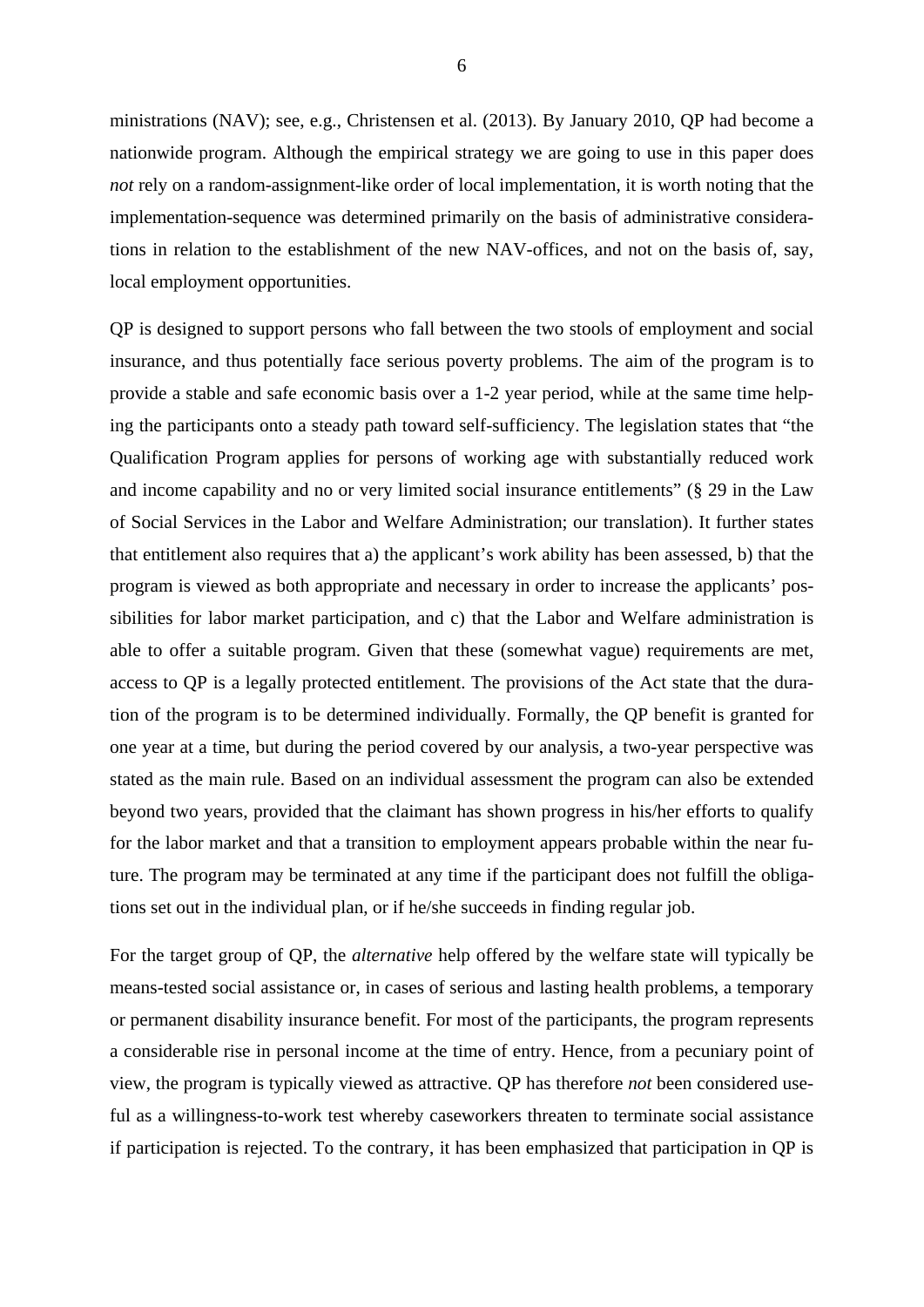voluntary, and should be considered a privilege rather than a duty. In that sense, QP is more a "carrot" than a "stick".

Participation in QP entails a *fulltime* activity of some sort, based on an individually tailored plan. If the participants nevertheless have additional earnings during the participation period, the QP benefit is reduced in proportion to the work-hours outside the program, such that, e.g., a half-time job results in a 50% reduction in the QP benefit.

Based on reports collected from the municipalities, the Norwegian Labor and Welfare Administration (NAV) has counted that 17,214 persons had participated in QP by the by the end of 2010, out of which 4,968 had then completed the program according to the individual plan and 1,414 had dropped out (Schafft and Spjelkavik, 2011). Among those who had completed the program, 31 % were reported to have obtained regular employment afterwards, whereas 7 % entered regular education. The rest continued receiving some kind of income support, either in the form of temporary or permanent disability insurance or in the form of social assistance.

The data we use in the present analysis are collected from administrative registers and comprise in principle the whole Norwegian population. Information on individual participation in QP is based on a separate code for QP benefits used on the paycheck submitted for each participant by the municipalities to the tax authorities. This way, we can identify the year of program entry and also the years of continued participation, but not the exact starting and stopping dates. By means of encrypted identification numbers, we merge these data to several other administrative registers containing a wealth of information on individual characteristics (like gender, age, education, nationality, municipality of residence) as well as longitudinal information on past and future employment and income sources. From these data, we compute *person-year*-observations on several *outcomes*, particularly related to employment, earnings, and social insurance dependency.

Based on the procedure described above, we identify 19,211 participants from 2008 through 2011, which is roughly in line with the numbers reported (manually) by the municipalities to the Labor and Welfare Administration. The number of entrants was largest in 2009 and 2010; see Table 1. This table also shows that many participants remain in the program for more than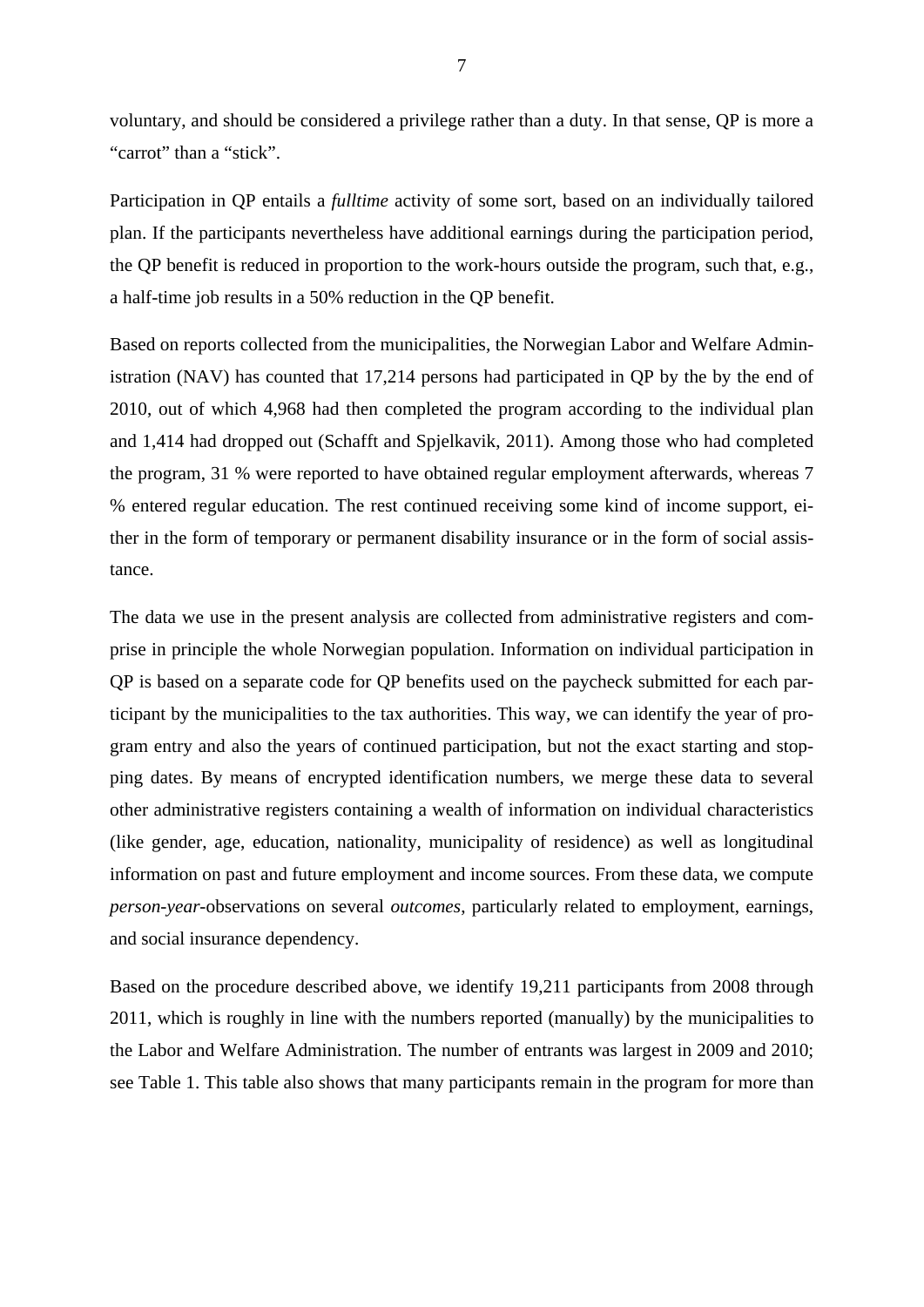two years.<sup>2</sup> Figure 1 presents some key descriptive statistics for the participants identified in our data – in terms of their labor earnings, their employment propensity, and their claims of (taxable) social insurance benefits and (non-taxable) means-tested social assistance (welfare) in a period from 8 years before till 3 years after entry into QP. These statistics all indicate that entry into QP coincided with a marked turning point in economic outcomes for the participants. Prior to the year of QP entry, the participant group members had experienced a steady decline in average employment and labor earnings during the whole 8-year period covered by our data, and a corresponding rise in the dependency on means-tested social assistance. In the years after entry, these trends were significantly reversed. Moreover, from the year of entry, the level of taxable benefits also rose markedly, basically reflecting that the QP benefit itself falls into this category.

| Table 1. Descriptive statistics for participants in Q1 |                |  |
|--------------------------------------------------------|----------------|--|
| <b>Number of participants</b>                          | 19 211         |  |
| <b>Entry year</b>                                      |                |  |
| 2008                                                   | 2,919 (15.2 %) |  |
| 2009                                                   | 5,857 (30.5 %) |  |
| 2010                                                   | 6,060(31.5%)   |  |
| 2011                                                   | 4,375 (22.8 %) |  |
| <b>Still participating</b>                             |                |  |
| 1 year after entry year                                | 82.9 %         |  |
| 2 years after entry year                               | 49.8%          |  |
| 3 years after entry year                               | 23.1 %         |  |
| Mean age                                               | 33.7 years     |  |
| Female %                                               | 44.0 %         |  |
| Non-native $\%$                                        | 50.7 %         |  |
| High school %                                          | 16.1 %         |  |
| College/University %                                   | 7.0 %          |  |

|  |  | Table 1: Descriptive statistics for participants in QP |
|--|--|--------------------------------------------------------|
|--|--|--------------------------------------------------------|

Note: Statistics are based on all QP entrants from 2008 through 2011. Participation rates 1-3 years after entry are based on entrants than can be followed for the period in question, with data ending in 2011. For example, participation 3 years after entry is based on 2008-entrants only.

Figure 1 certainly conveys the impression that the QP program must have had large positive impacts on the participants' employment and labor earnings trajectories. Note in particular, that the pre-program decline in labor earnings and employment not at all resembles the notorious "Ashenfelter Dip" (Ashenfelter, 1978) whereby the deterioration occurs just prior to program entry and, hence, foreshadows a reversion "toward the mean" in the near future regardless of program participation. To the contrary, the pre-program decline appears to have

 $\frac{1}{2}$ <sup>2</sup> Since we do not have exact starting and stopping dates, we cannot compute accurate durations, but the numbers in Table 1 indicate that around 50 % of the participants are in the program in at least three consecutive calendar years, and 23 % are participating in at least four years.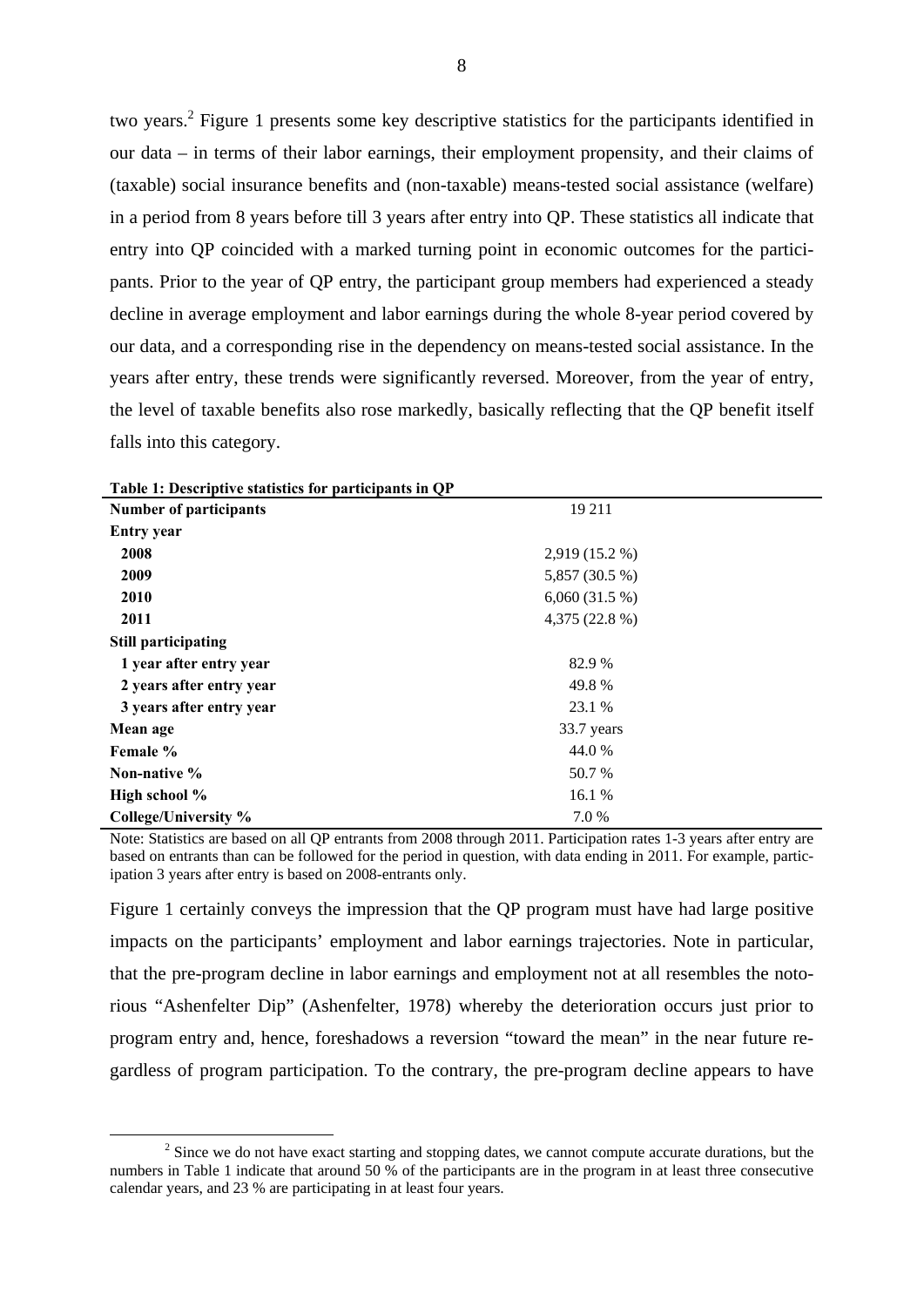

been a consistent feature of the participants' economic fortunes for many years, perhaps indicating that the decline would have continued in the absence of program entry.

*Figure 1. Annual employment, earnings, and benefit claims among QP participants.*  Note: The graphs are based on all QP entrants 2008-2011 (19,211 persons); see also note to Table 1. The sizes of the dots are proportional to the number of observations behind each data point. Back-in-time-observations are censored at age 18.

### **3 Methodology**

The research question we seek to answer is how participation in QP affects earnings, employment, and benefit trajectories for up to four years after the year of program entry; i.e., we will try to find out how much – if anything – of the patterns displayed in Figure 1 that can be interpreted as *causal.* Given the relatively long durations of QP participation, we expect the causal impacts to change significantly with time since program entry. A probable dynamic effect pattern is that there are negative (lock-in) effects during the first 1-2 years after entry, whereas the potentially favorable post-treatment effects build up gradually afterwards. The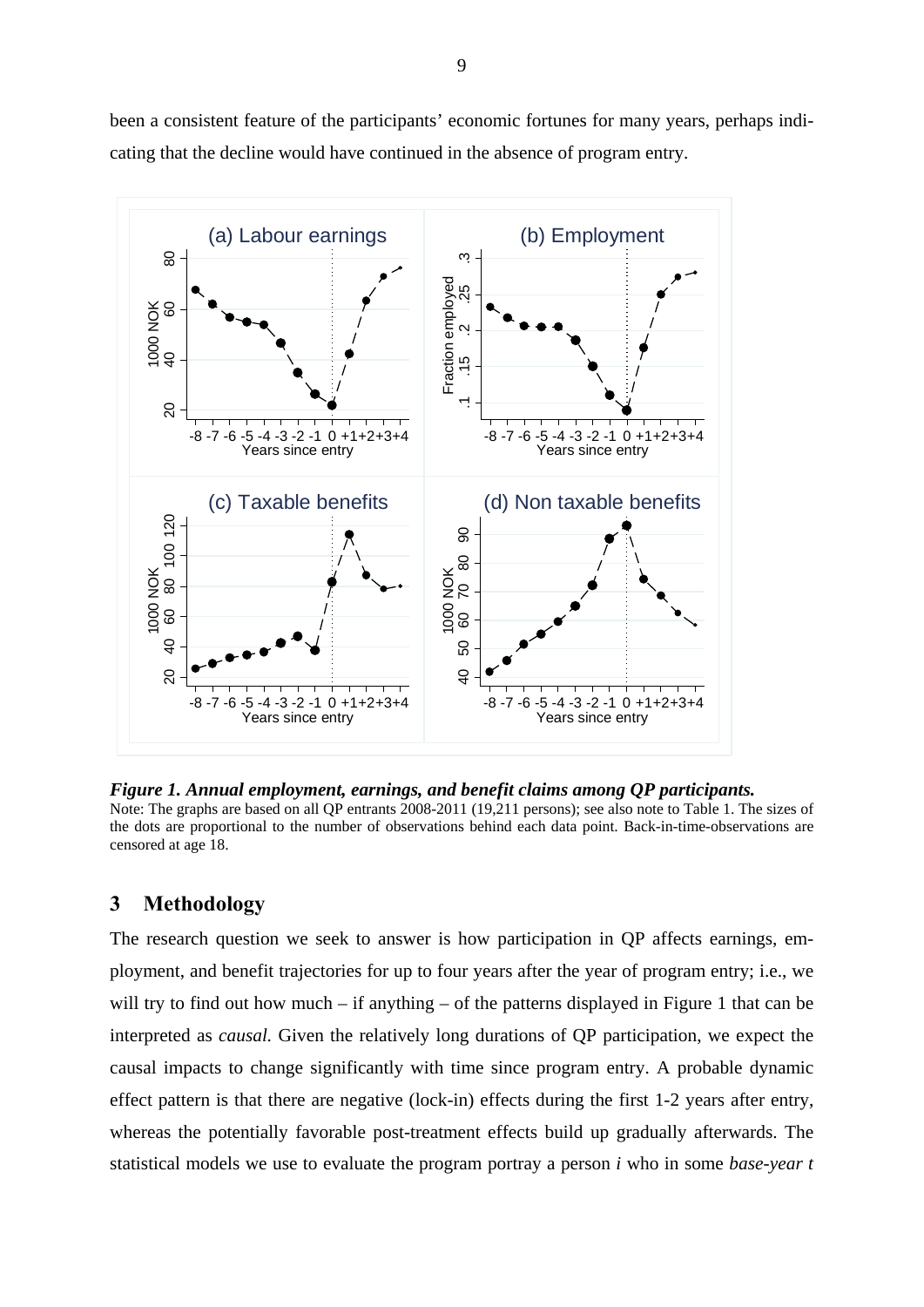belongs to a risk-group of potential QP entrants during the next four years (*t+1,…,t+4*) provided that QP becomes available in person *i's* municipality during this period. The model is then designed to explain various labor market outcomes over a period of up to four years after the first possible QP entry year (i.e., up to five years after the base-year).<sup>3</sup>

To define the potential risk-group; i.e., a group of persons who potentially *could have* participated in QP – we rely on the eligibility criteria set out in the legislation, and include all persons aged 18-55 who in a base-year *t* received some kind of *temporary* income support (except sick-pay) from the welfare state, and at the same time had low previous labor earnings and thus low (or no) social insurance entitlements in the coming years.<sup>4</sup> We use the term  $po$ *tential* risk-group to emphasize that they are *actually* at risk only if the program becomes available in the municipality during the next four years.

The base-years used in our analysis are 2000-2007, with outcomes measured in 2001-2012. This implies that all the base-years are strictly prior to the first local implementation of the program, ensuring (by construction) that there is no QP-participation in the base-years. It also implies that the base-year observations recorded in the first part of our data window (2000- 2003) are never exposed to the risk of *actual* QP participation in the period we follow them (since we consider the entry-risk to negligible after four years and since the first municipalities introduced the program in 2008), whereas subsequent base-year cohorts are exposed to an increasing extent. This pattern is illustrated in Table 2. For example, we see that the 2004 base-year cohort is exposed to QP risk in the fourth year (*t+4=2008*) provided that they resided in a municipality implementing the reform in 2008. The only group exposed to QP risk in the first year after the base-year  $(i.e., in t+1)$  is the 2007-cohort in early reform municipalities. This is also the only group that can be followed for as much as four years after QP entry in our data.

 $\frac{1}{3}$ <sup>3</sup> We disregard the risk of QP entry more than four years after the base-year. In principle, we could have modeled entry in a fifth year also, since outcomes are modeled up to five years after the base-year. But, as becomes clear when we explain our statistical approach, this would have complicated the model considerably without adding anything of substance (the probability of entering OP five years after the base-year is around 0.3  $%$ ).

The included benefits are unemployment insurance, temporary disability insurance (not including sickpay, which is payable for a maximum of one year), and social assistance. In the main specification of our model, the definition of low previous labor earnings is that max(last years' earnings, average earnings last three years) does not exceed 170,000 NOK (measured in 2013-value). By comparison, the average fulltime-equivalent annual salary for all employees in Norway in 2013 is approximately 500,000).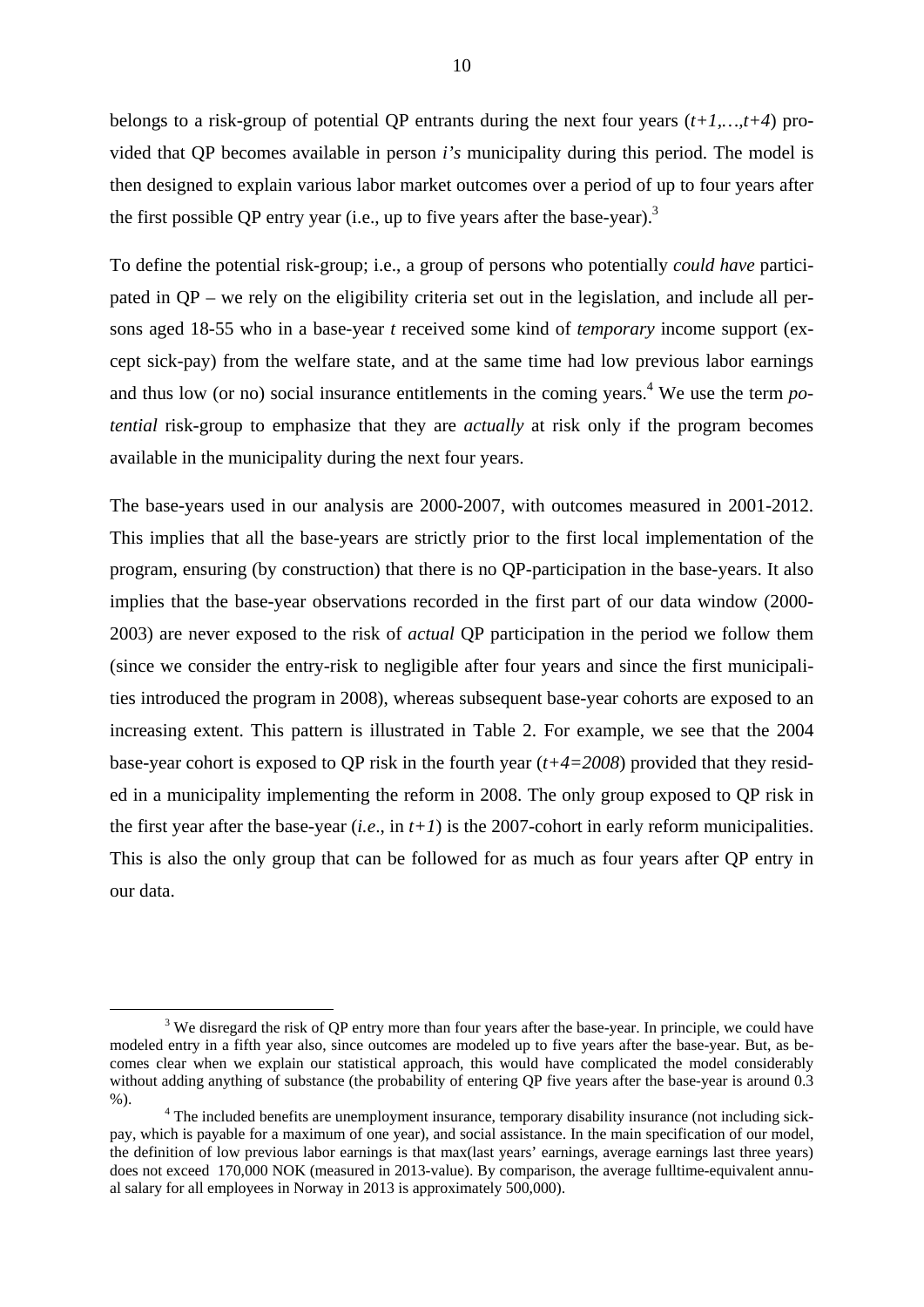|                   | Reform year 2008<br>(55 % of population) | Reform year 2009<br>(37 % of population) | Reform year 2010<br>(8 % of population) |
|-------------------|------------------------------------------|------------------------------------------|-----------------------------------------|
| <b>Base year:</b> |                                          |                                          |                                         |
| 2000              | No entry possibility                     | No entry possibility                     | No entry possibility                    |
| 2001              | No entry possibility                     | No entry possibility                     | No entry possibility                    |
| 2002              | No entry possibility                     | No entry possibility                     | No entry possibility                    |
| 2003              | No entry possibility                     | No entry possibility                     | No entry possibility                    |
| 2004              | 2008                                     | No entry possibility                     | No entry possibility                    |
| 2005              | 2008,2009                                | 2009                                     | No entry possibility                    |
| 2006              | 2008, 2009, 2010                         | 2009,2010                                | 2010                                    |
| 2007              | 2008, 2009, 2010, 2011                   | 2009, 2010, 2011                         | 2010,2011                               |

**Table 2. Entry possibilities in four year period after base-year. By base-year and municipality reform year.** 

To explain our empirical strategy in more detail, let  $y_{i,t+r}$  be a labor market *outcome* in year *t+r* for a base-year observation belonging to year *t*, and let  $QP_{i,t+r-p}$  be indicator variables equal to one for persons who entered the QP program *p* years before the outcome year in question (and zero otherwise). Furthermore, let  $\mathbf{x}_i$  be a vector of observed individual characteristics measured in the base-year, including age (44 categories), sex, years of education (8 categories), immigrant status (3 categories), labor earnings (in the base-year and on average during the three years leading up to the base-year), social insurance benefits, social assistance, number of months with social assistance, number of months with UI claims, and number of months with temporary disability insurance benefits. In the absence of unobserved sorting (i.e., if we are willing to assume that participation is randomly assigned, conditional on observed characteristics), we can regress the various outcomes on a vector of program participation indicators; e.g.

$$
y_{i,t+r} = \mathbf{x}_{it}^{\dagger} \boldsymbol{\beta} + \alpha_{m \times t \times r} + \sum_{p=0}^{r-1} \lambda_p Q P_{i,t+r-p} + u_{i,t+r}, \quad t = 2000, \dots, 2007, \quad r = 1, \dots, 5,
$$
 (1)

where  $\alpha_{m \times l \times r}$  is a fixed effect for all combinations of municipality  $(m)$ , base-year  $(t)$  and years since base-year (*r*) (with municipality assigned in the base-year) and  $u_{i,t+r}$  is a residual.<sup>5</sup> Here,

 $rac{1}{5}$  $\sigma$ <sup>5</sup> We apply this very flexible specification of municipality-time effects throughout the paper, implying the use of 14,624 dummy variables. Note that this is more general than what we would get from more "standard" municipality-year dummies, since we allow the effects in a given municipality in a given calendar year to depend on time since base-year, i.e., the time since the condition of being dependent on temporary income support was imposed. The reason for this is that the composition of groups that vary with respect to the number of years since they were observed to be in need of temporary income support may be very different; hence they may also respond differently to, e.g., fluctuations in local labor market conditions.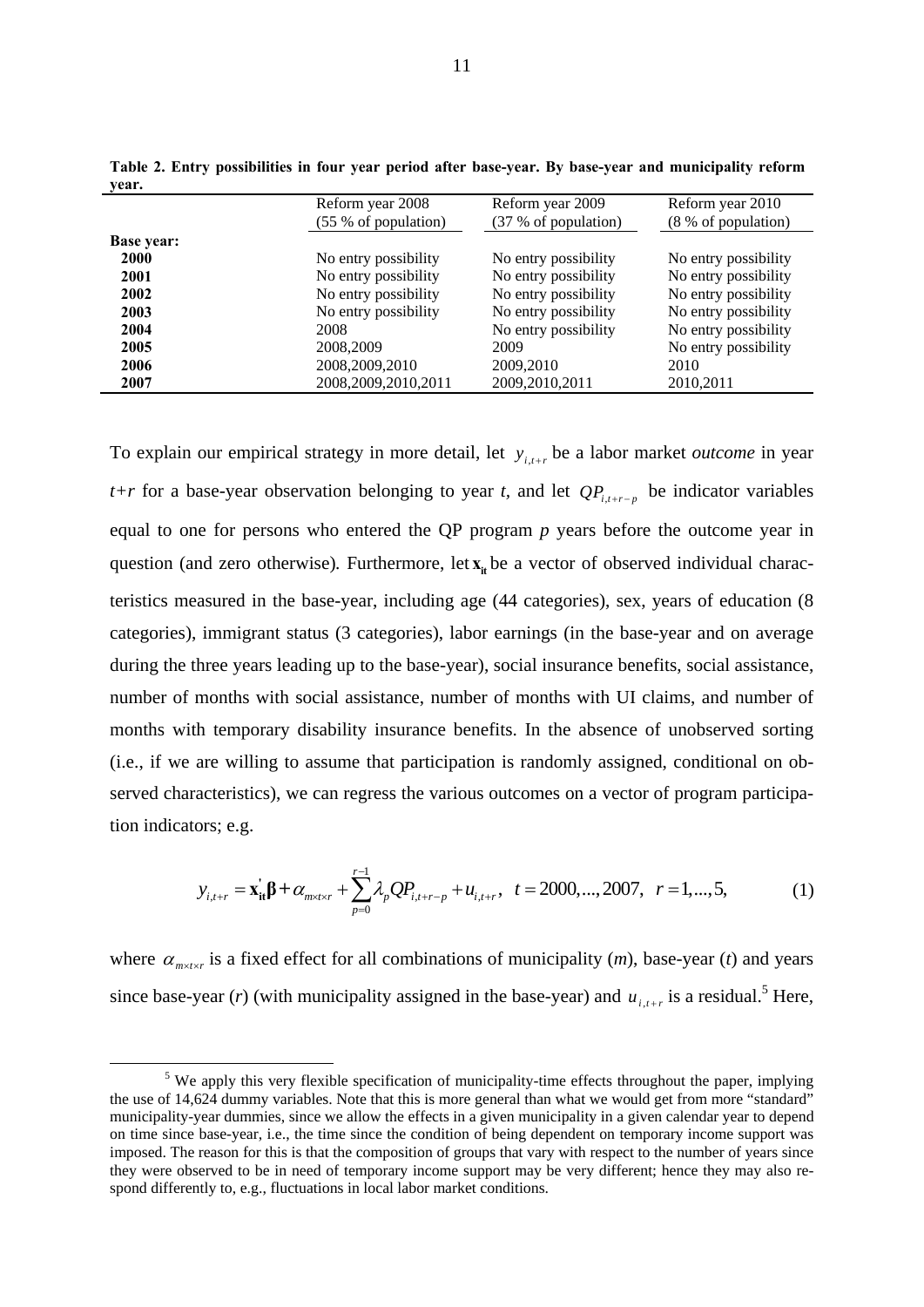$\lambda_0$  represents the effect on the outcome of having entered the program in the same year, whereas,  $e.g., \lambda$  represents the effects of having entered it three years ago; in both cases relative to not having entered the program at all.

Unfortunately, the assumption of conditional random assignment is unconvincing in this case. Participation in QP is likely to be highly selective even conditional on a wide range of observed characteristics. Given the character of the program (in particular its explicit targeting of individuals under high risk of becoming completely reliant on means-tested social assistance), we expect actual participants to be strongly negatively selected; hence, we cannot use the results from this regression to produce estimates with a causal interpretation. Redesigning (1) to include *individual fixed effects* and thus exploit the before-after treatment dimensions illustrated in Figure 1 for actual QP participants would also *not* solve the problem, since participants' earnings and employment profiles prior to entry have been anything but fixed, and since it is probable that QP participation is triggered by unobserved events and/or by changes in attitudes/motivation that would have broken pre-program outcome-trends even in the absence of QP.

Instead, we are going to rely on an instrumental variables approach, whereby we use the rollout of the program during 2008-2010, *interacted with individual predicted participation propensities*, as instruments. Intuitively, identification then relies on the observed relationship between QP participation propensities and economic performance before/after implementation of QP in each municipality. A disproportionally positive (negative) development for persons with high QP propensity *after actual implementation* of QP in their municipality will then be interpreted as indicative of a positive (negative) effect. This identification strategy requires that we control for "everything else" that could have induced spurious time trends – or cross-sectional differences – in the relationship between outcomes and QP participation propensities. Hence, as we explain in more detail below, our approach is designed to isolate what we consider to be the *reliably exogenous* variation arising from the staggered QP introduction only.

A preparatory step in this empirical strategy is to construct the instruments for the four different entry alternatives that may become relevant (1, 2, 3, or 4 years after the base-year). We do this by estimating individual participation propensities as functions of observed explanatory variables on the basis of the set of baseline-observations for which there is a genuine risk of entering QP. As it turns out, the selection process into QP appears to have varied quite a lot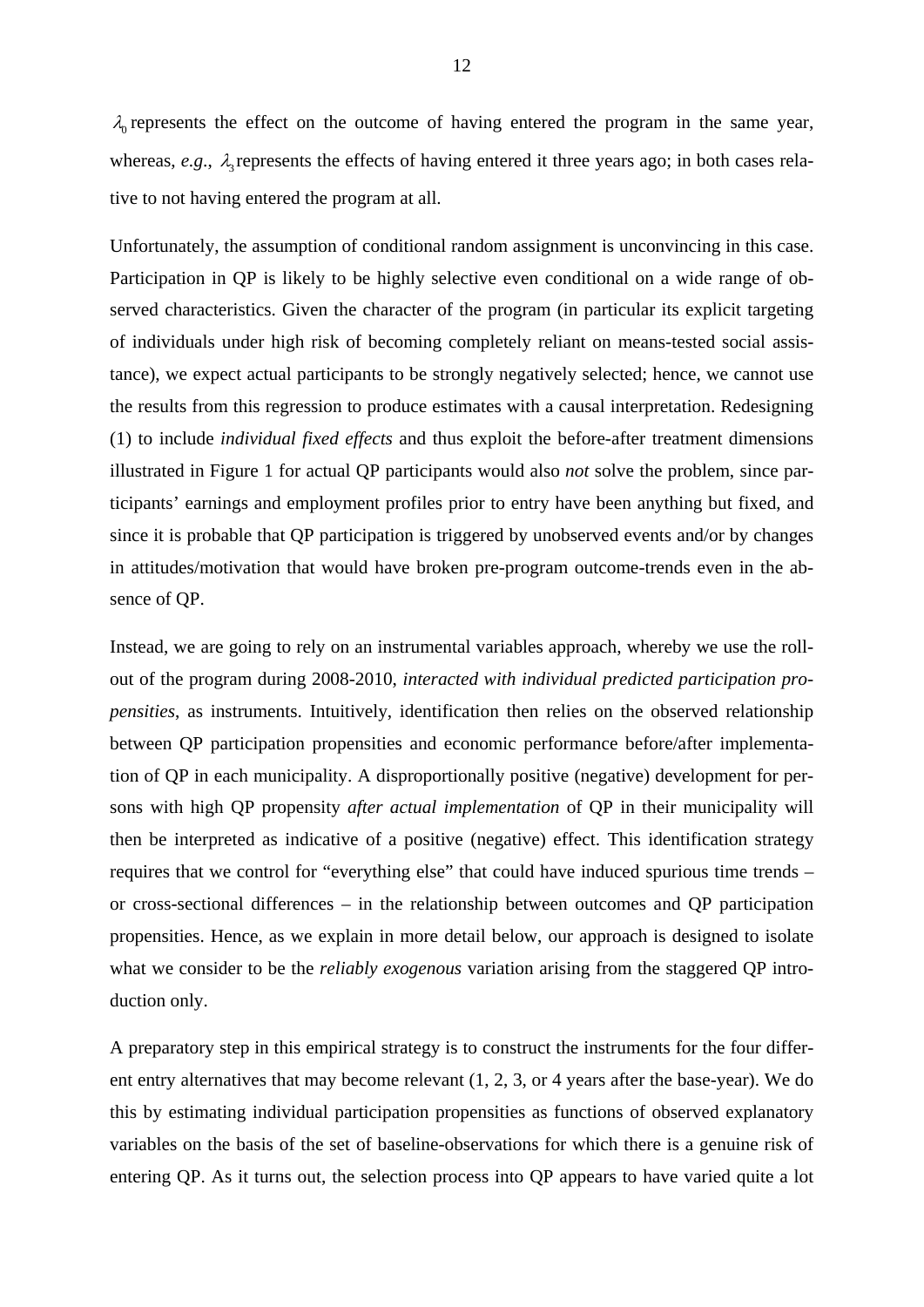over time and between municipalities with different reform implementation years (Schafft and Spjelkavik, 2011). Hence, we cannot simply estimate a single QP participation propensity. Instead, we estimate separate QP entry probabilities for each relevant combination of baseyear cohort, entry year, and reform-year. As shown in Table 2, this gives us 19 different entry probabilities to estimate. Let  $z_{i,t,q,r}$  be an indicator variable equal to 1 if person *i* observed in a base-year *t* living in a municipality implementing QP in year *q* entered the program *r* years after the base-year, and let  $\tilde{\mathbf{x}}_{it}$  be a vector of covariates constituting a restricted/reduced set of covariates.<sup>6</sup> We then estimate the corresponding entry probabilities

$$
\hat{z}_{i,t,q,r} = f(\tilde{\mathbf{x}}_{it}^{\dagger}\hat{\boldsymbol{\gamma}}_{t,q,r}), \quad t = 2004,...,2007, \quad q = 2008,...,2010, \quad r = 1,...,4 \tag{2}
$$

for all the (19) existing combinations of *t, q, and r* in our data using binomial logit models.<sup>7</sup> Now, although Equation (2) can be estimated on the subset of actual risk-groups only, the 19 resultant predictions can be attributed to all base-year observations in the dataset (since  $\tilde{\mathbf{x}}_i$  is always observed). They can then be interpreted as predicted annual *hypothetical* entry probabilities *had* the respective combinations of *t, q,* and *r* become relevant for *i*. For further use, we stack them in a (19  $\times$ 1) vector denoted  $\hat{z}_{it}$ .

Turning back to Equation (1), we note that what we need in order to instrument the endogenous variables  $QP_{i+r-n}$  is predicted actual QP entry probabilities for the 0-4 years *prior to the outcome year in question*. For each outcome year *t+r*, we construct these such that they represent the actually corresponding  $\hat{z}_{i,t,a,r}$  if the program actually was available for the  $(t,q,r)$  combination in question, and zero otherwise. Doing this, we end up with five instruments representing actual entry probabilities relative to the outcome year, which we denote  $\mathbf{z}_{i}^* = \begin{bmatrix} z_{i,t+r}^* & z_{i,t+r-1}^* & z_{i,t+r-2}^* & z_{i,t+r-3}^* & z_{i,t+r-4}^* \end{bmatrix}$ . An example may be clarifying: Consider a person with base year *t*=2007 who was resident in a municipality implementing the program in *q*=2008. Examining a corresponding outcome in 2008 (2007+1), the predicted probability of

 $\overline{6}$ <sup>6</sup> The variable  $\tilde{\mathbf{x}}_n$  in Equation (2) contains the same variables as  $\mathbf{x}_n$  in Equation (1), but with scalar variables instead of indicator variables. The reason for this is that we need a more restrictive specification in this case to avoid problems with no variation in QP entry for particular values of covariates. The following variables are included in  $\tilde{\mathbf{x}}_n$ : Age, sex, education level, immigrant status, earnings in the base-year, max of earnings in the base-year and in the last three years leading up to the base-year, taxable benefits in the base-year, non-taxable benefits in the base-year, number of months with social assistance in the base-year, number of months with UI benefits in the base-year, and number of months with temporary disability benefits in the base-year. 7

<sup>&</sup>lt;sup>7</sup> We have also tried out linear probability and probit models, with only minor changes in the results.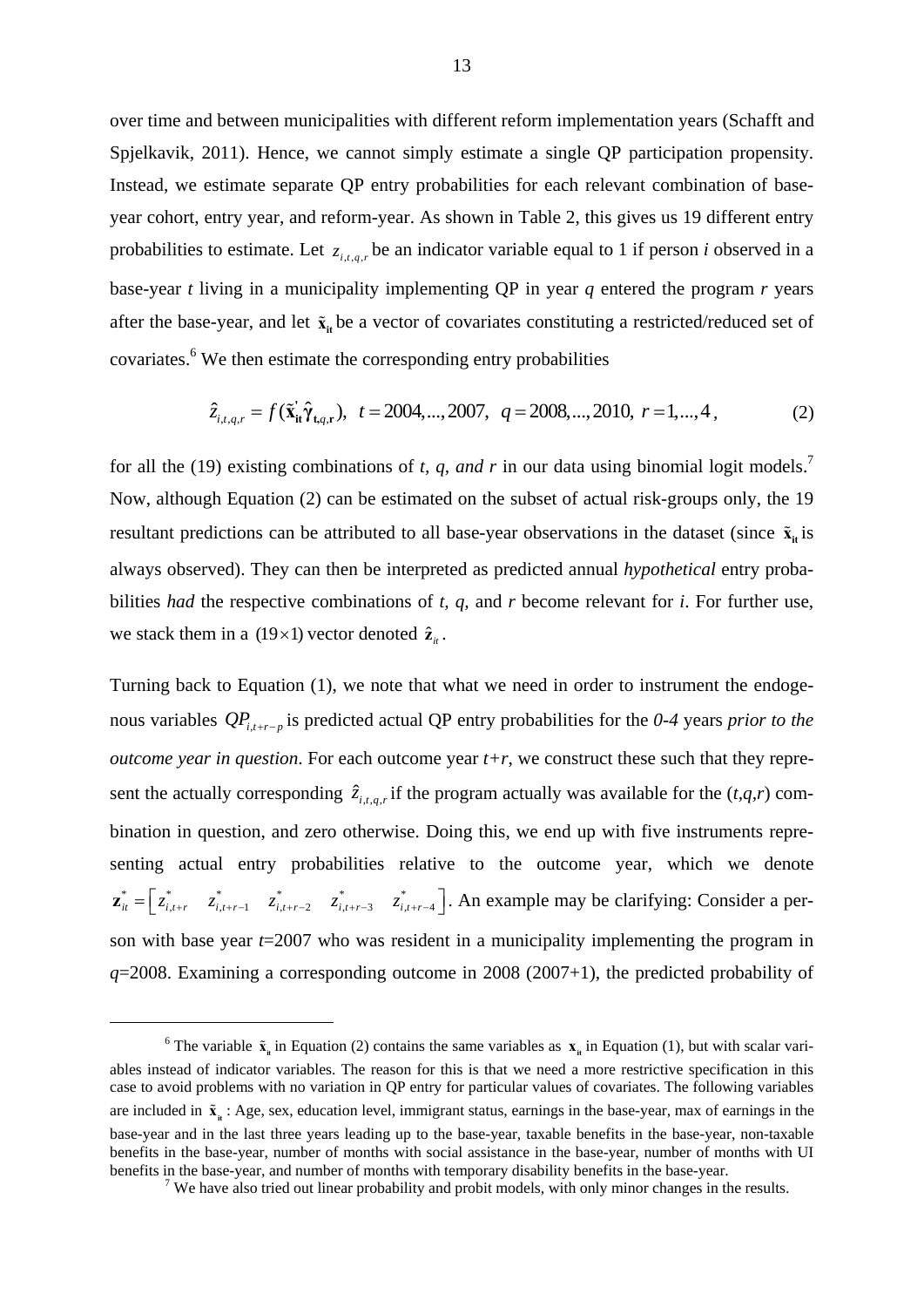having entered in the same year is given as  $z_{i,2007,2008,1}^*$ , whereas the predicted probabilities of having entered in previous years  $(z_{i,2007+1-1}^*z_{i,2007+1-2}^*z_{i,2007+1-3}^*)$  are all equal to zero, since the program did not exist at these points in time. Examining the same person's outcome in 2009 (2007+2), we have that the probability of entering in the same year is given by  $z_{i,2007+2}^* = \hat{z}_{i,2007,2008,2}$ , whereas the probability of having entered last year is  $z_{i,2007+2-1}^* = \hat{z}_{i,2007,2008,1}$ , and the probabilities corresponding to earlier entries are again zero. Note that  $z_{i,2007+1}^* = z_{i,2007+2-1}^* = z_{i,2007+3-2}^* = z_{i,2007+4-3}^* = z_{i,2007+5-4}^*$ , since they all refer to entry in the same calendar year.

Now, given the way we have constructed the five elements in  $z_{\mu}^*$ , we could have substituted these predictions directly for the QP participation indicators in Equation (1). However, we would then not end up with a correct 2SLS model, since there are a significant number of actual QP entries that are recorded in municipalities and/or years for which the program does not exist. The most likely explanation for this is that there are errors in municipalityassignment or that persons have migrated to another municipality after the base-year. This represents a potential source of contamination bias (the non-participant group is contaminated with a number of participants), which unaccounted for will bias estimated effects toward zero. To avoid this problem, we use the predictions in  $z_n^*$  as instruments for all observed entry decisions instead. A further complication is that there are not one, but four mutually exclusive endogenous variables in (1) – namely QP entry in the first, second, third, and fourth year after the base-line year. Although there is a single element in  $z^*$  that corresponds directly to each of these endogenous variables, we include all four elements as instruments for all four endogenous variables. Markussen and Røed (2014) have shown that if there are "cross-effects" implying that each instrument has effects on more than one of the endogenous variables, failure to account for these cross-effects may yield biased results.<sup>8</sup> Hence our first- and second step linear equations become

$$
QP_{i,i+r-p} = \mathbf{x}_{it}^{'} \boldsymbol{\beta}^{qp} + \alpha_{m \times t \times r}^{qp} + \mathbf{z}_{it}^{*} \cdot \boldsymbol{\sigma}^{p} + \mathbf{d}_{t \times r}^{'} \mathbf{z}_{it} \boldsymbol{\tau}^{qp} + \mathbf{d}_{q}^{'} \mathbf{z}_{it} \boldsymbol{\rho}^{p} + \zeta_{i,i+r-p},
$$
\n(3)

$$
y_{i,t+r} = \mathbf{x}_{it}^{\dagger} \boldsymbol{\beta} + \alpha_{m \times t \times r} + \sum_{p=0}^{r-1} \left( \lambda_p \widehat{QP_{i,t+r-p}} \right) + \mathbf{d}_{t \times r}^{\dagger} \mathbf{z}_{it} \boldsymbol{\tau} + \mathbf{d}_{q}^{\dagger} \mathbf{z}_{it} \boldsymbol{\rho} + \varepsilon_{i,t+r}, \tag{4}
$$

 $\begin{array}{c|c}\n\hline\n\text{1} & \text{2} & \text{3}\n\end{array}$ <sup>8</sup> In our case, the results are almost exactly the same regardless of whether we allow all instruments to affect all endogenous variables or not. As expected, we also get similar, but somewhat smaller effect estimates if we use  $\mathbf{z}_{i}^{*}$  directly as the first-step predictions.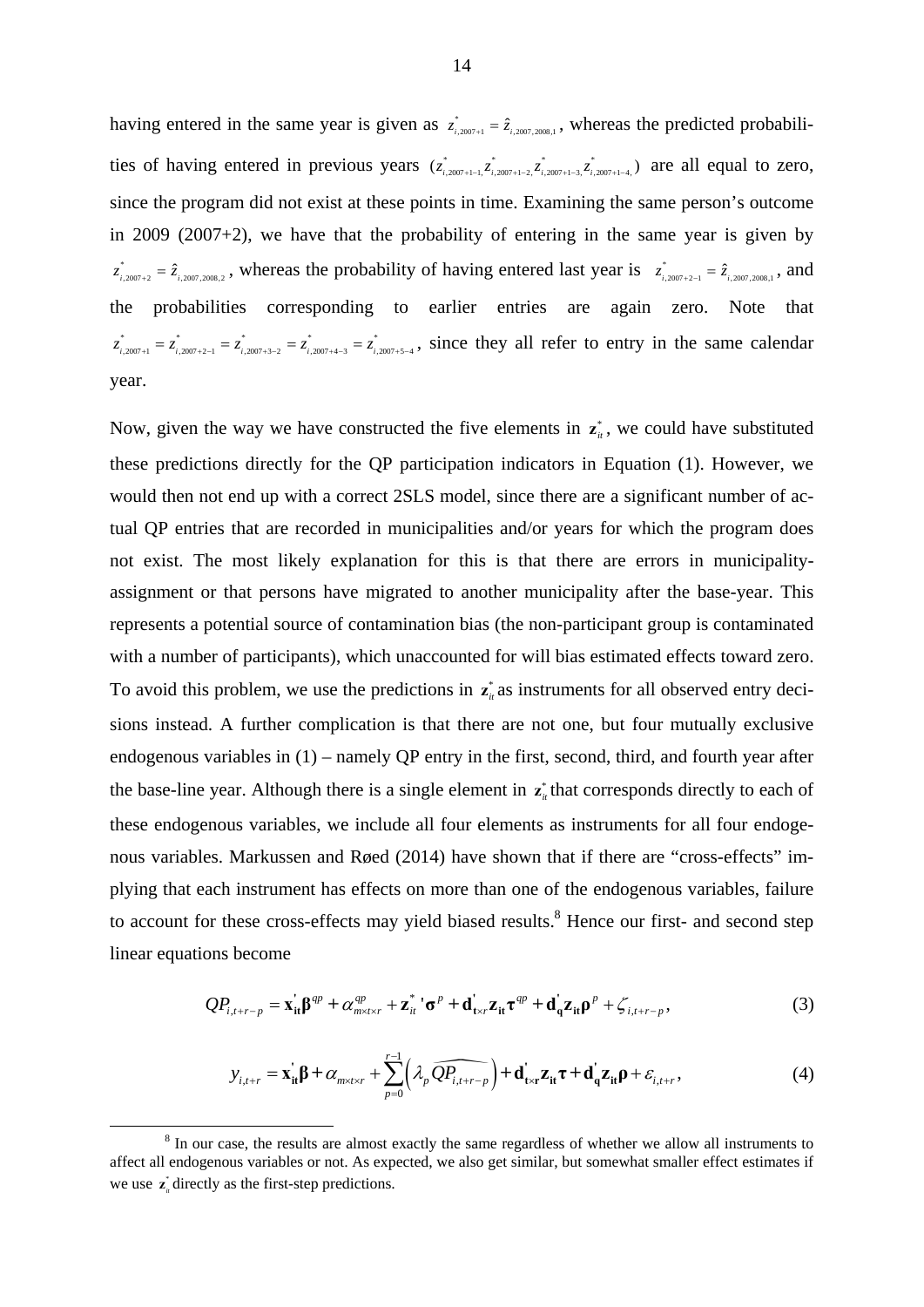for  $t=2000,...,2007$ ,  $r=1,...,5$ , and  $p=0,...4$ , where  $\mathbf{d}_{\text{txr}}$  is a vector of base-year-outcome-year dummy variables (one dummy for each possible combination of base-year and outcome-year), **d<sub>q</sub>** is a vector of reform-year dummy variables (time constant, but varying across municipalities with different reform implementation years), and  $\widehat{QP}_{i,t+r-p}$  are the OLS predictions from (3). Our interest is in the coefficients  $\lambda_p$ , which represents the effects of having entered QP the same year  $(p=0)$ , the last year  $(p=1)$ , and so forth, in all cases relative to nonparticipation.

The rationale behind including the control variables  $\{d_{\rm tx}^i z_{\rm it}, d_q^i z_{\rm it}\}$  in the statistical model, in addition to those already included in (1), is as follows:

- **d**  $_{\text{txr}}$ **z**<sub>it</sub>(8 base-years  $\times$  5 outcome years  $\times$  19 hypothetical entry probabilities = 760 variables) is included to control for any differences in the outcomes and their timedevelopments that correlate systematically with the QP participation propensities.<sup>9</sup>
- $\mathbf{d}_{q}^{\dagger} \mathbf{z}_{it}$  (3 QP-implementation years  $\times$  19 hypothetical entry probabilities = 57 variables) is included to control for any differences in the correlation between QP propensities and outcomes between municipalities that implemented the reform at different times.

Hence, by including these controls, we narrow down the variation in participation propensities used to identify the causal effects to the desired quasi-experimental part of it.

Since the instruments used to identify the causal effects of program participation incorporate the phasing-in of the program itself, all actual participants have obviously been directly induced to participate by the instruments. In the terminology used by Angrist *et al.* (1996), all actual participants are "compliers", and there exists no "always-takers" or "defiers". Provided that QP influences the clients' outcomes through actual participation in the program only, our statistical approach thus identifies the average treatment effects among the treated (ATET). This assumption will be violated if, for example, case workers punish claimants who refuse to participate in QP (despite that this is not how QP is supposed to be used; see Section 2), or if welfare-recipients reduce efforts to find work in anticipation of QP participation. Note, however, that if such side-effects are empirically relevant, our estimates are still valid as measures of overall impacts of the program measured relative to the number of actual participants, since

 $\frac{1}{\sqrt{9}}$ <sup>9</sup> When participation propensities are estimated by linear probability models, we impose one reference (zero-restriction) for each of the 19 entry routes to avoid perfect colinearity with  $\mathbf{x}_n$ .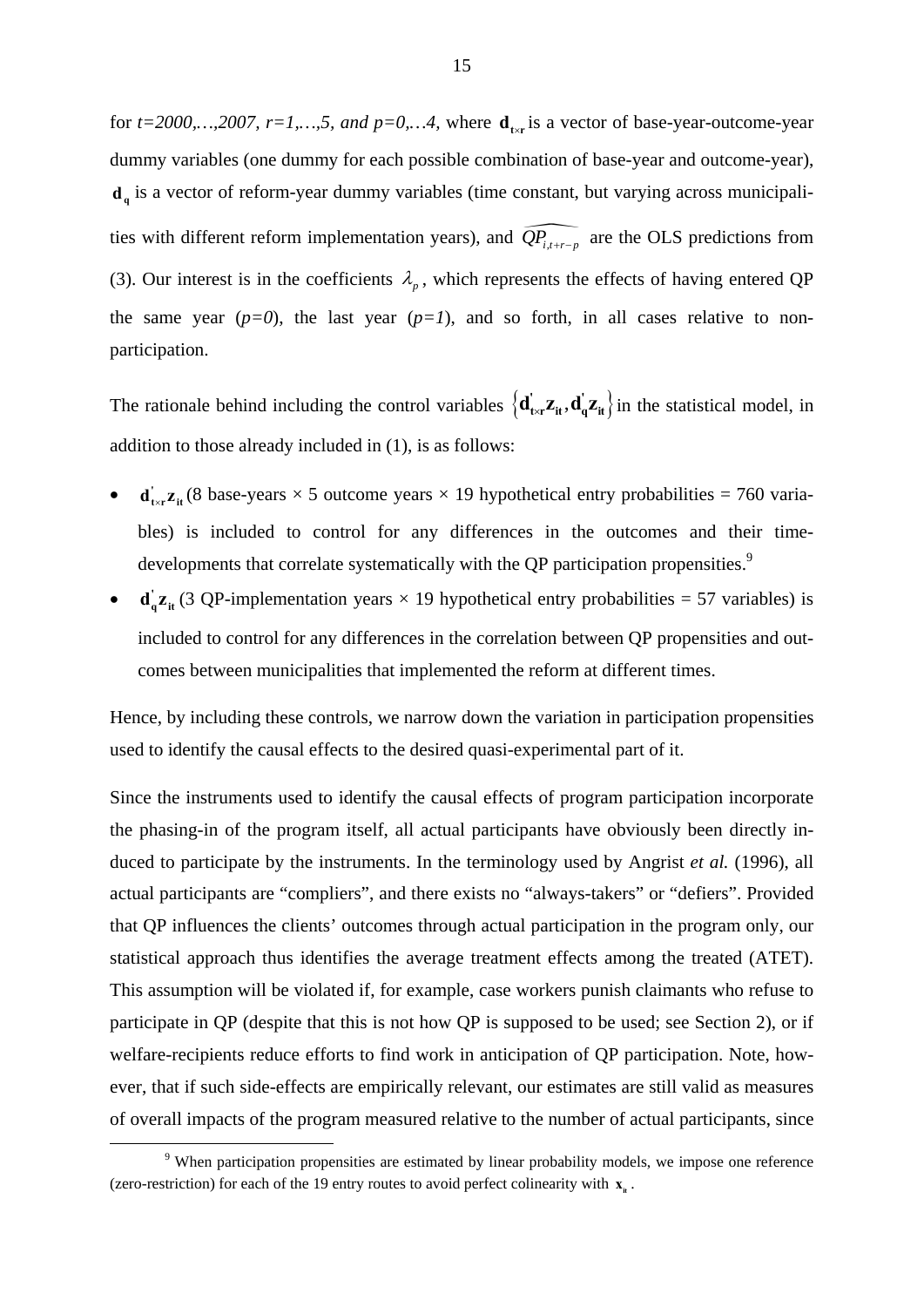these side-effects also represent causal impacts of being exposed to the program. They can no longer be interpreted as ATET, however. Yet, from a policy perspective, it is probably the program's overall impacts on the target group's subsequent economic performance, relative to the program's overall costs (as determined by the number of actual participants), that is the parameter of main interest – regardless of how the individual effects are distributed between actual and potential participants. And that is exactly what comes out of our IV approach.

Our empirical strategy hinges on the assumption that the unobserved composition of the baseyear risk populations was not affected by whether the reform was implemented in 2008, 2009, or 2010. This assumption could have been violated if, for example, would-be QP participants migrated to the municipalities with early introduction in order to take advantage of the program. Since the last base-year used in our analysis is 2007, and the first municipalities implemented the program in 2008, this does not appear very likely; though not entirely impossible. The decision to implement QP was taken by the Norwegian Parliament in June 2007, giving well-informed agents the possibility to move to an early-implementing municipality during July-December 2007. We can check whether or not such migrations have influenced our estimates by tying persons to the address they had a year before the base-year. We return to this issue in Section 5 after having presented our main results. Note, however, that endogenous migrations *after the base year* (as discussed above) do *not* invalidate our empirical approach, since we use initial residency as the basis for our instruments. It makes our instruments weaker, however.

A final point to note is that, as we show in the next section, many of the individuals in our dataset qualify for being included in the risk-group in more than one base-year. Given the way we construct the analysis data, these persons will contribute with multiple – and sometimes overlapping – five-year outcome sequences. We have done this to ensure a completely symmetric risk-group composition throughout the data window. We take the multiplicity of observations into account when we compute standard errors, however, by considering all observations from the same person as a cluster.

#### **4 The analysis population**

In this section, we give a brief description of the analysis population used in the statistical analysis. Given the rather vague eligibility criteria, it is not a trivial exercise to identify the population at risk of entering QP during a forthcoming four-year period. The formal rules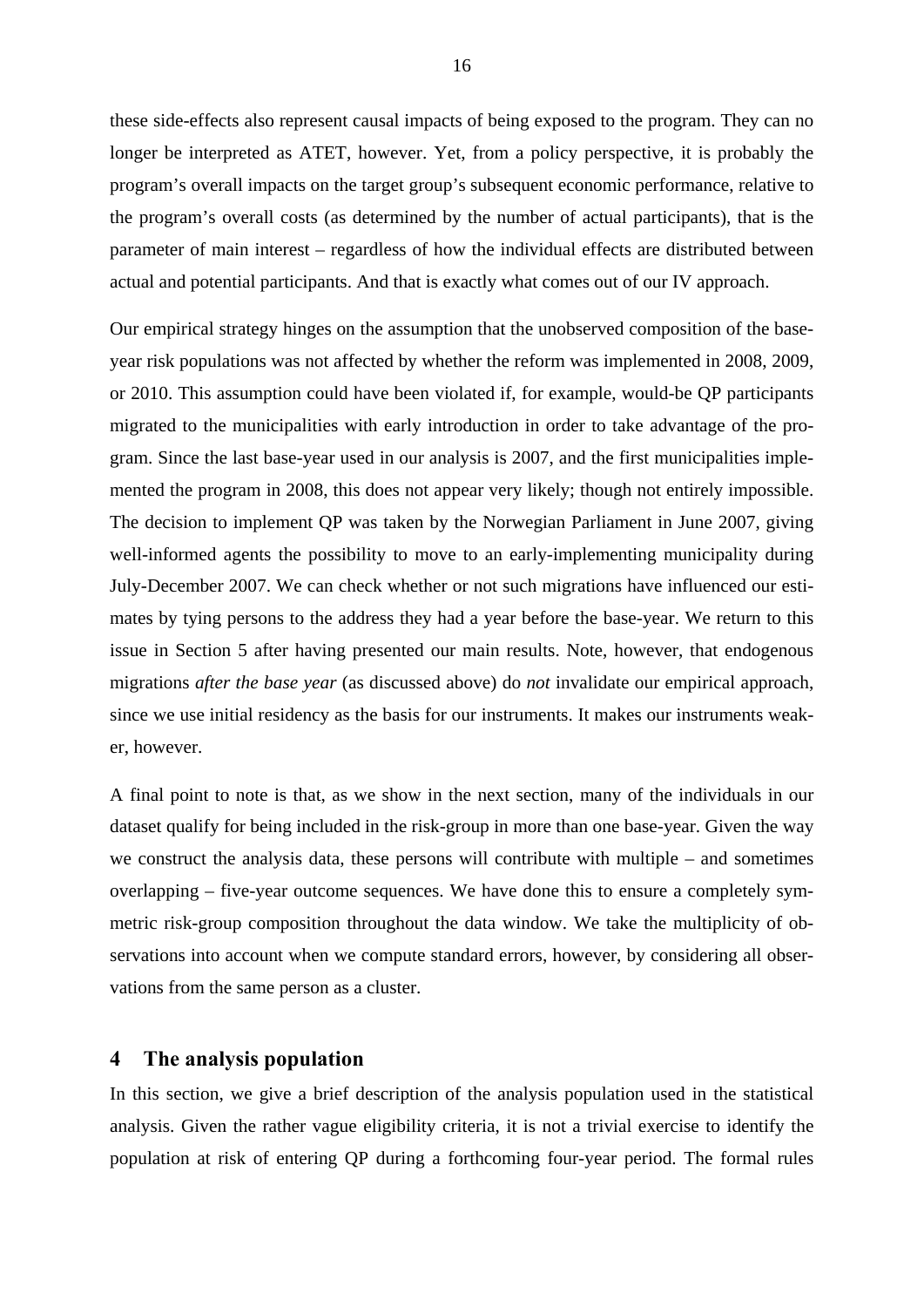described in Section 2 target persons with substantially reduced labor income capacity and no or very limited social insurance entitlements. In principle, this implies that everyone who have had low labor earnings over some time and also received some kind of temporary income support from the welfare state may become eligible. Since social insurance entitlements in Norway generally depend on the *maximum* of labor earnings taken over the last calendar year and the average over the last three years, we also base our definition of "low labor earnings" on this maximum. In our main specification, we set the threshold to 170,000 NOK (28,000 \$) (measured in 2013 value). This is roughly one third of the average full-time-full-year earnings level in Norway. A price we pay for excluding persons above this relatively low earningsthreshold is that a number of actual participants fall outside the risk-group and are therefore left out of the analysis. In a robustness analysis, we thus increase the earnings-requirement to 340,000. This raises the overall sample size by 65 % and the number of actual participants covered by 11 %. Note that we do not exclude persons from the dataset on the basis of the *level* of temporary social insurance benefits in the base-year (even though no/low benefit entitlement is among the eligibility criteria), since – given our requirement of low earnings the last three years – these benefits are likely to become exhausted in the near future.

| Participants | Non-participants |
|--------------|------------------|
| 21,082       | 1,386,310        |
| 8,896        | 307,003          |
| 32.5         | 36.7             |
| 61.0         | 46.8             |
| 36.2         | 15.3             |
| 17.8         | 35.8             |
| 6.1          | 10.8             |
| 19.5         | 28.8             |
| 103.4        | 54.4             |
| 50.8         | 135.4            |
|              |                  |

| Table 3. Descriptive statistics analysis population |
|-----------------------------------------------------|
|-----------------------------------------------------|

Note: Averages and fractions are computed over base-year observations.  $1000 \text{ NOK} = 167 \text{ %}$  (based on exchange rate April 2014)

Table 3 shows some descriptive statistics for the sample used in the main part of the analysis. There are 315,899 individuals included, out of which 8,896 (2.8 %) actually participated in QP. The participants tend to be quite different from the non-participants, e.g., in the form of lower labor earnings and taxable social insurance benefits, higher levels of social assistance, and lower levels of education. Women and immigrants are significantly overrepresented in the participant group.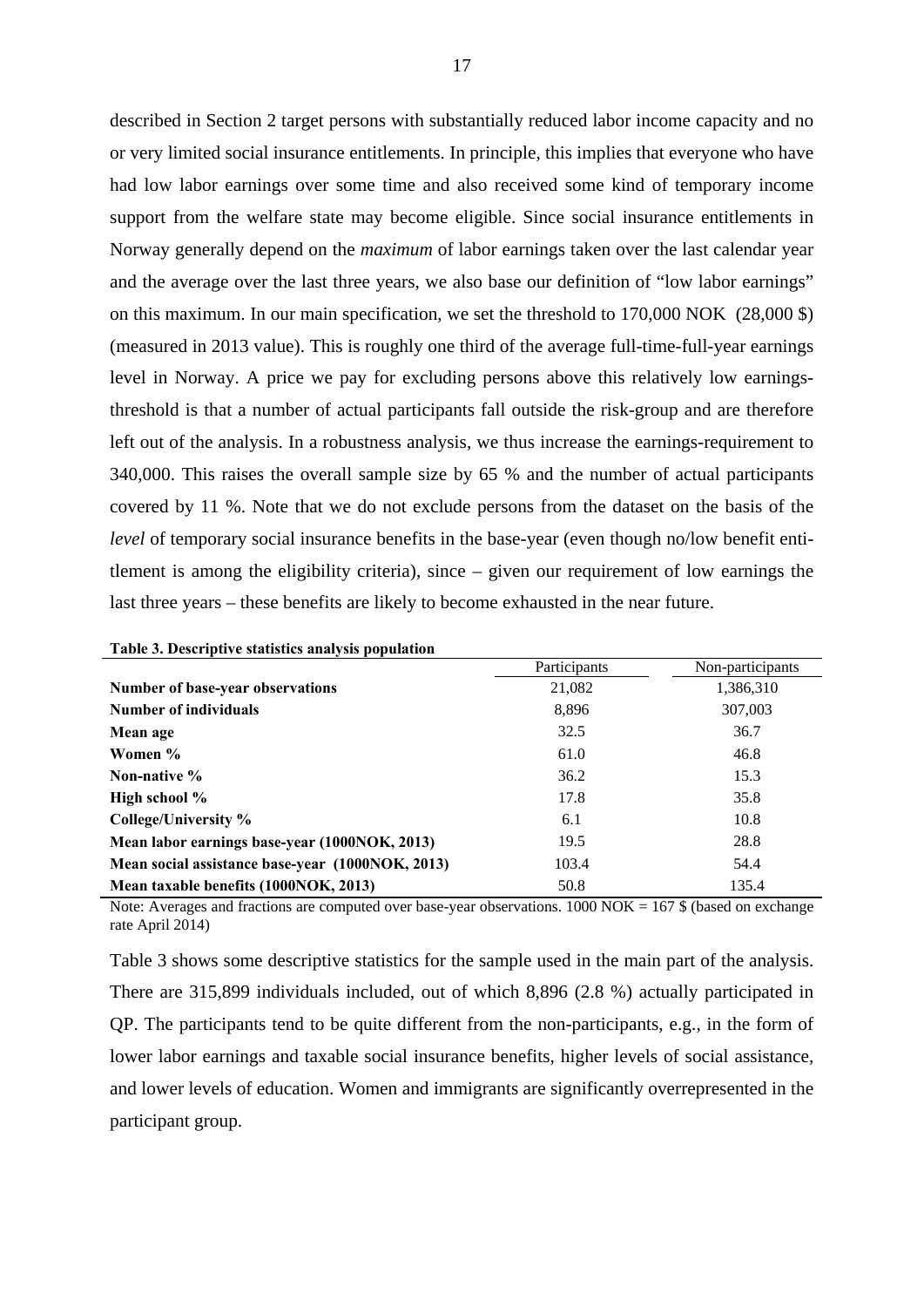On average, each individual contributes 4.5 baseline-year observations, and thus  $5 \times 4.5 = 22.5$ (partly overlapping) outcome-year observations. A point to note is that our statistical analysis only includes roughly half of the 19,211 QP participants described in Section 2 above. The main reason for this is that to ensure a completely symmetric composition of analysis populations in municipalities with different QP implementation dates, our risk groups are defined on the basis of individual characteristics strictly prior to program implementation; i.e., no later than 2007. As a result, we lose persons who entered the risk group for the first time during 2008-2011, and this alone accounts for 62 % of the overall loss of actual participants in the analysis data. In addition, our definition of the risk population is imperfect, implying that some persons enter QP even though they were not considered (by us) to be at risk; i.e., they had too high income in the base-year, were too old, or did not receive the types of temporary income support that we have used to define the risk population. The latter is particularly relevant for humanitarian immigrants who sometimes enter the program directly without first receiving the temporary transfers. As a result, the participant group included in our statistical analysis deviates somewhat from the group of all participants described in Table 1. In particular, we oversample female and undersample immigrant participants.

#### **5 Results**

We start out this section by summarizing the computation of the instruments and the results from the first-step equations. We thereafter turn to the estimated effects of actual participation.

#### **5.1 Explaining QP participation: The instruments and the first-step equations**

Given that we estimate as much as 19 different participation models based on Equation (2) (depending on base-year, the number of years that have passed since the base year, and the timing of the reform in the municipality of residence) and the relatively large number of explanatory variables included in each model, we do not present these results in any detail. Instead, to illustrate the identified participation patterns, we compute the average of the 19 probability-predictions for each individual base-year observation, and show how the distributions of the resultant participation propensity summary statistics vary between participants and non-participants, and how they correlate with the most important observed characteristics used in the estimation process. As it turns out, the average estimated annual QP entry probabilities (taken over the 19 possible entry-routes) are low for virtually everyone; 3.5 % for participants and 1.2 % for non-participants. Over a four-year risk period, this implies that actual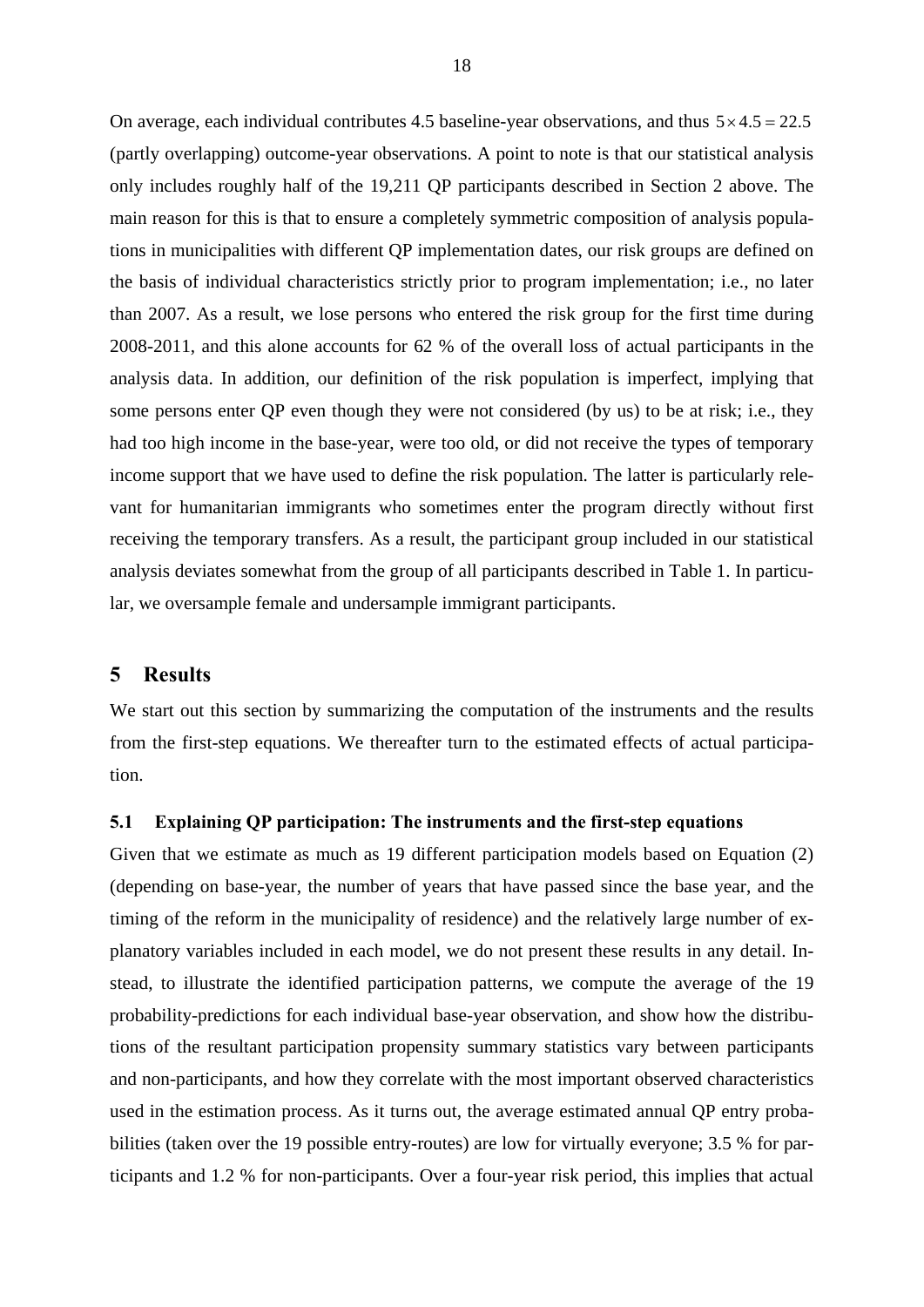participants according to our model had a participation probability around 13.3 %, whereas non-participants had a participation probability around 4.7 %. The relatively low participation probabilities estimated even for participants reflects that it is difficult to identify a genuine high-risk groups based on observed characteristics only, and thus highlights the magnitude of the selection problem. Nevertheless, observed characteristic are associated with significant differences in participation propensities. This is illustrated in Figure 2, where we plot the cumulative distribution functions for the predicted participation propensities separately for participants and non-participants.



#### *Figure 2. The cumulative distribution of predicted average annual QP participation probabilities*

Note: The distribution functions are based on the averages of the 19 hypothetical QP propensities predicted from Equation (2).

Figure 3 further illustrates important aspects of the sorting process by plotting the mean values of various observed characteristics *by percentile* in the distribution of average QP participation probabilities. Those with the highest participation probabilities are young immigrants with almost zero labor earnings and little schooling, who have virtually no access to (taxable) social insurance transfers, and relatively large amounts of means-tested social assistance. At the other end, those with the lowest participation probabilities are older natives, with some previous labor earnings and schooling, significant social insurance transfers, but virtually no means-tested social assistance.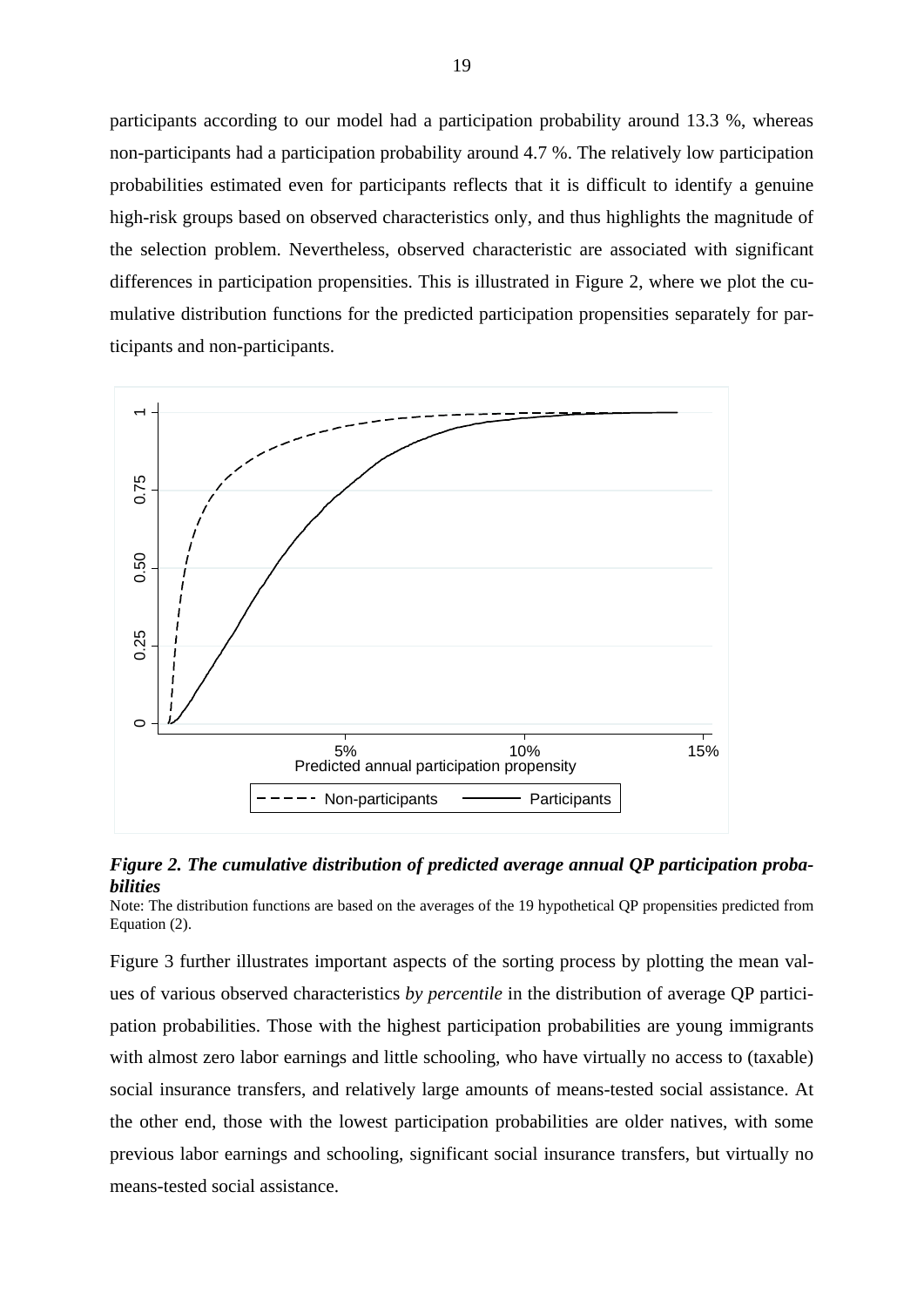

*Figure 3. Mean values of selected individual characteristics by percentile in the distribution of average predicted QP participation propensity.* 

Note: QP participation propensity is computed as the average of the 19 hypothetical QP propensities predicted from Equation (2).

Table 4 presents the estimation results from the first stage (Equation (3)). Unsurprisingly, we find strong effects of predicted participation on actual participation. Note, however that the diagonal elements of Table 4 are not equal to one, nor are the off-diagonal elements always equal to zero. These patterns primarily reflect that participation sometimes occur in municipalities/years that were not considered to be at risk when the instrument was constructed. Moreover, while the instruments are constructed as a non-linear function of individual charac-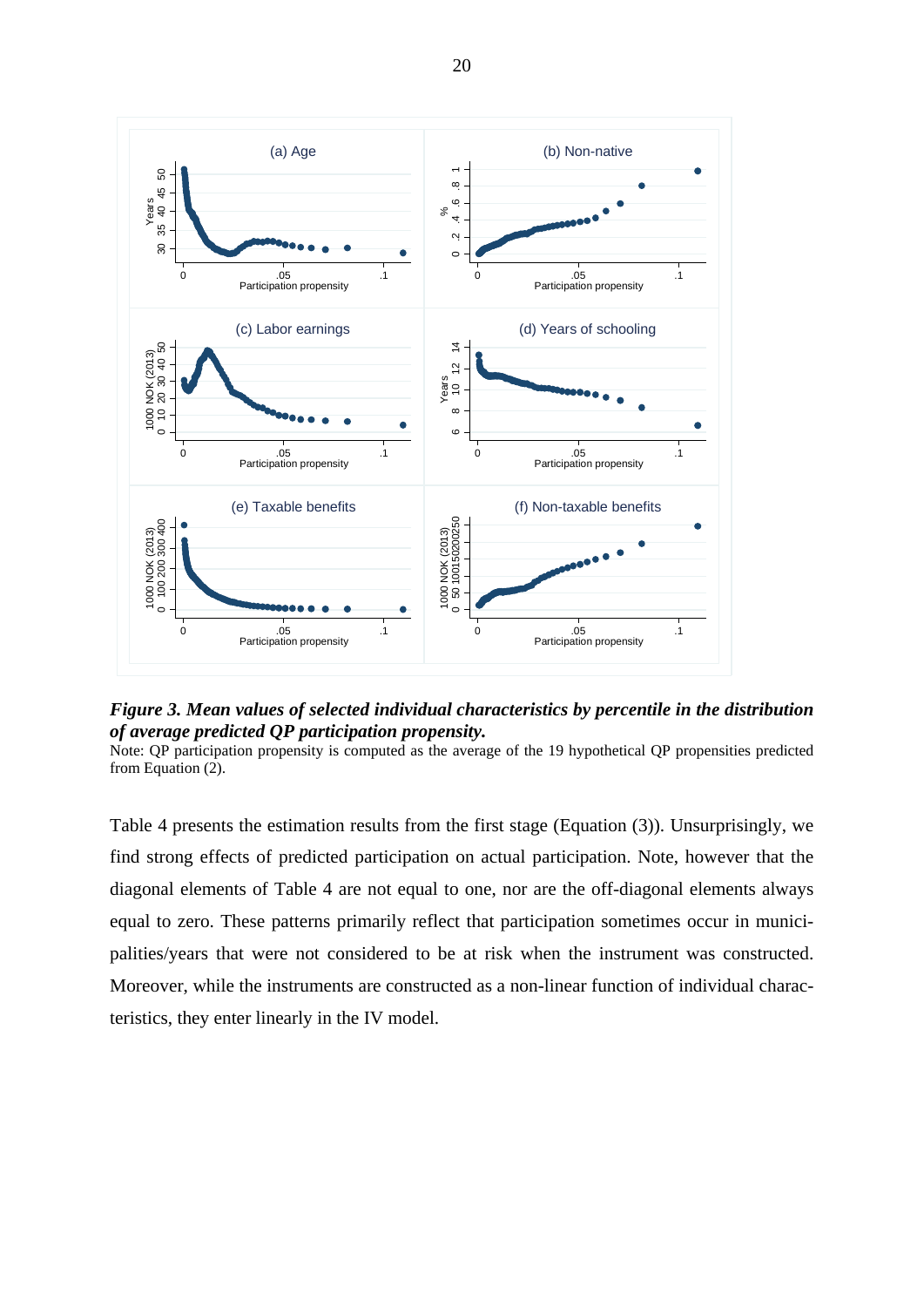|                                     | $QP_{i,t+r-0}$ | $QP_{i,t+r-1}$ | $QP_{i,t+r-2}$ | $QP_{i,t+r-3}$ | $QP_{i,t+r-4}$ |
|-------------------------------------|----------------|----------------|----------------|----------------|----------------|
|                                     | $0.740***$     | $-0.015$       | $-0.002$       | $-0.004$       | 0.002          |
| $z_{i,t+r-0}$                       | (0.025)        | (0.012)        | (0.006)        | (0.003)        | (0.001)        |
|                                     | 0.011          | $0.740***$     | $-0.014$       | 0.002          | $-0.006**$     |
| $\overline{z}_{i,t+r-1}$            | (0.030)        | (0.026)        | (0.013)        | (0.007)        | (0.003)        |
|                                     | $-0.056**$     | 0.009          | $0.741***$     | $-0.013$       | $0.010*$       |
| $z_{i,t+r-2}$                       | (0.027)        | (0.036)        | (0.028)        | (0.014)        | (0.006)        |
|                                     | 0.020          | $-0.074**$     | 0.014          | $0.752***$     | $-0.023**$     |
| $z_{i,t+r-3}$                       | (0.023)        | (0.038)        | (0.040)        | (0.030)        | (0.011)        |
|                                     | $-0.031*$      | 0.023          | $-0.075$       | 0.037          | $0.796***$     |
| $z_{i,t+r-4}$                       | (0.018)        | (0.038)        | (0.046)        | (0.047)        | (0.035)        |
| F-statistic excluded<br>instruments | 15.82          | 15.82          | 18.69          | 21.95          | 25.21          |

**Table 4. First stage estimates (Eq. 3), based on sample with low earnings threshold. Effects of excluded instruments on entry probabilities in year** *t+r-p* **for** *p=0,1,2,3,4* **(standard errors in parentheses)** 

Note: Standard errors are clustered at individuals. \*(\*\*)(\*\*\*) indicate significance at the 10(5)(1) percent levels. Number of observations: 7,036,980.

*Control variables*: Municipality×base-year×years-since-base-year-fixed effects (18,280 dummy variables), age (44 dummy variables), sex, education (8 dummy variables), immigrant status (3 dummy variables), labor earnings (in the base-year and as average over the three years leading up to the base-year), taxable benefits in the base-year, non-taxable benefits in the base-year, number of months with social assistance in the base-year, number of months with UI benefits in base-year, number of months with temporary disability benefits in base-year, estimated QP participation propensities interacted with base-year×outcome-year (760 variables), and estimated QP participation propensities interacted with reform-year in the municipality (57 variables).

#### **5.2 The causal effects of QP participation: The second-step equations**

We are interested in the effects of QP participation on a number of outcomes. Since the main aim of the program is to help persons into regular employment, we focus on employment as the main success criterion. For each year, employment is defined as having labor-related earnings (from unsubsidized work) above certain thresholds, which we set relatively low given the program's target group of hard-to-employ persons. In addition, we use outcomes measuring the *level* of earnings as well as the level of various types of welfare state transfers. For the latter outcomes, we of course have considerable a priori knowledge about the true causal effects of the QP program, since the program *by design* offers a taxable full-year-equivalent transfer of 170,000 NOK (28,000 \$), which to some extent substitutes for non-taxable benefits (means-tested social assistance). This implies that we can use the models' estimated effects on these outcomes as a sort of plausibility-test.

We present our main results regarding employment and earnings in Table 5. For comparison, we present the results from our preferred IV specification (based on Equation (4)) together with the "naïve" OLS-estimates (based on Equation 1). While the OLS estimates consistently indicate adverse effects of QP in the form of lower employment and lower earnings, the IVestimates indicate favorable effects from 2-3 years after entry. In particular, QP participation seems to raise the chances of obtaining at least *some* employment quite significantly. Based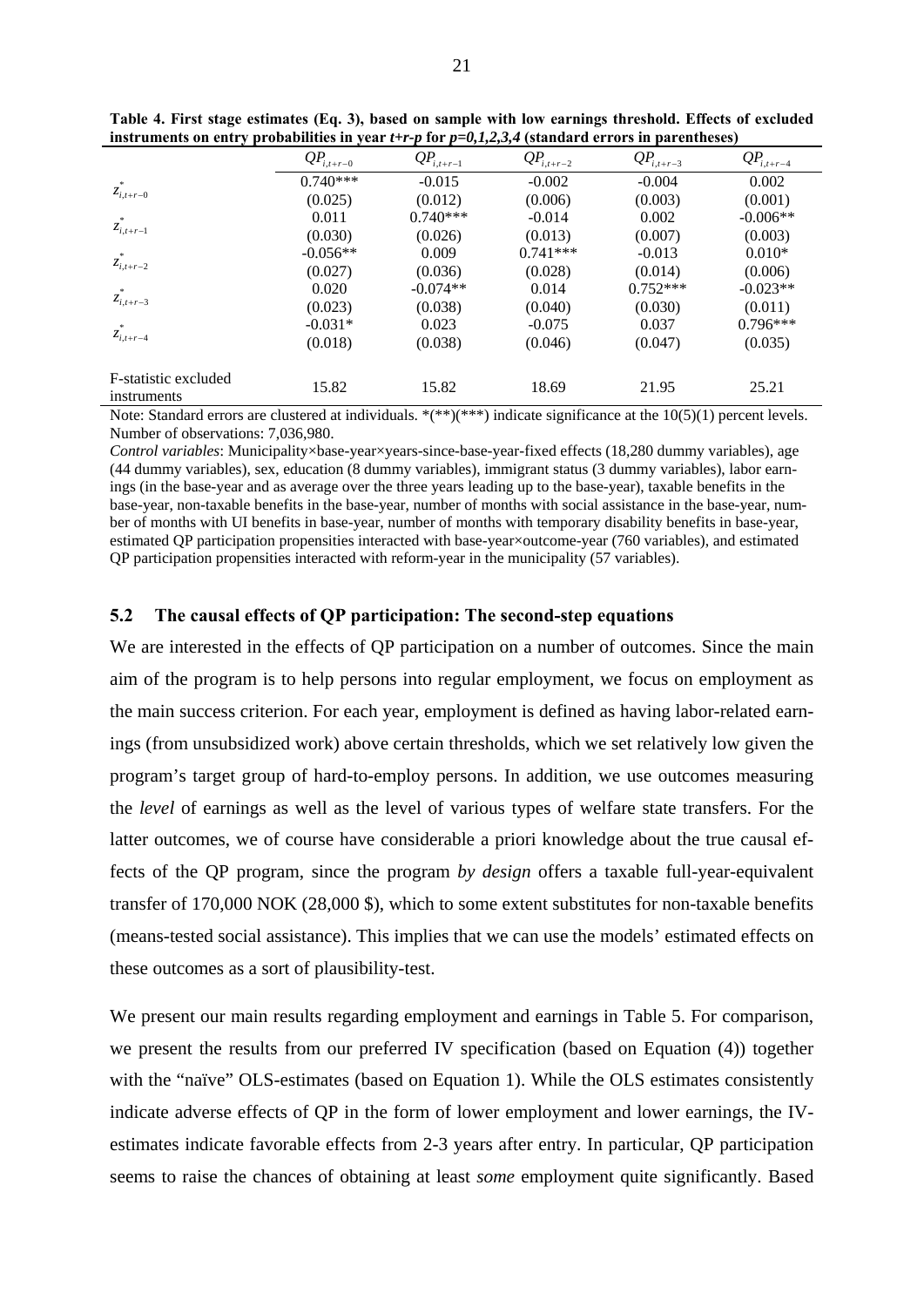on the widest employment definition (annual earnings exceeding at least 85,000 NOK), the point estimates indicate a 10 percentage point increase in the employment probability two years after QP entry, a 14 point increase after three years, and an 18 point increase after four years (Column II). The estimated impacts on the levels of annual earnings follow a similar time pattern (Column IV); after four years, QP participation is predicted to raise annual earnings by around 50,000 NOK (8,300 \$). Given that the average fulltime-equivalent annual earnings level in Norway is around 500,000 NOK, this is in quantitative terms not a huge effect. However, the linear earnings equation is poorly designed to capture the true earnings effects of QP, since the effects are likely to be concentrated in the extreme lower tail of the earnings distribution. Using a log-specification instead (Column XII), we estimate a QP impact of 1.4 log-points after four years, indicating that those who actually participate in the program (and typically have very poor earnings prospects) experience large *relative* increases as a result of QP participation.

Although the statistical uncertainty associated with all the employment and earnings estimates is relatively large when evaluated one by one, it is notable that the overall pattern of estimated coefficients conveys a coherent and plausible story: QP participation reduces employment and labor earnings slightly during the first 1-2 years of participation and raises them afterwards. At the same time it sharply (and statistically significantly) increases the level of taxable benefits (Column VIII) and reduces the level of social assistance (Column X). The sizes of the latter effect-estimates correspond closely to what we would expect on the basis of prior knowledge. For example, the estimated rise in taxable benefits of 106,000 NOK in the first year after QP entry accords well with the fact that annual full-year benefits are equal to 170,000 NOK, as some QP entrants would have been eligible for small amounts of taxable benefits even without the program and as some entrants do not participate the whole year.

As pointed out in Section 3, provided that QP affects actual participants only, our effect estimates can be interpreted as the estimated average treatment effect among the treated (ATET). If there are indirect effects on non-participants, e.g., in the form of "threat effects" or in the form of changes in the local treatment culture that spill over to other social assistance recipients, our IV estimates are still valid as measures of the overall effects *relative to the number of treated*. But, since they attribute all (reduced form) effects to the actual participants they will in this case underestimate the number of affected clients and thus overestimate the causal effect for each of them.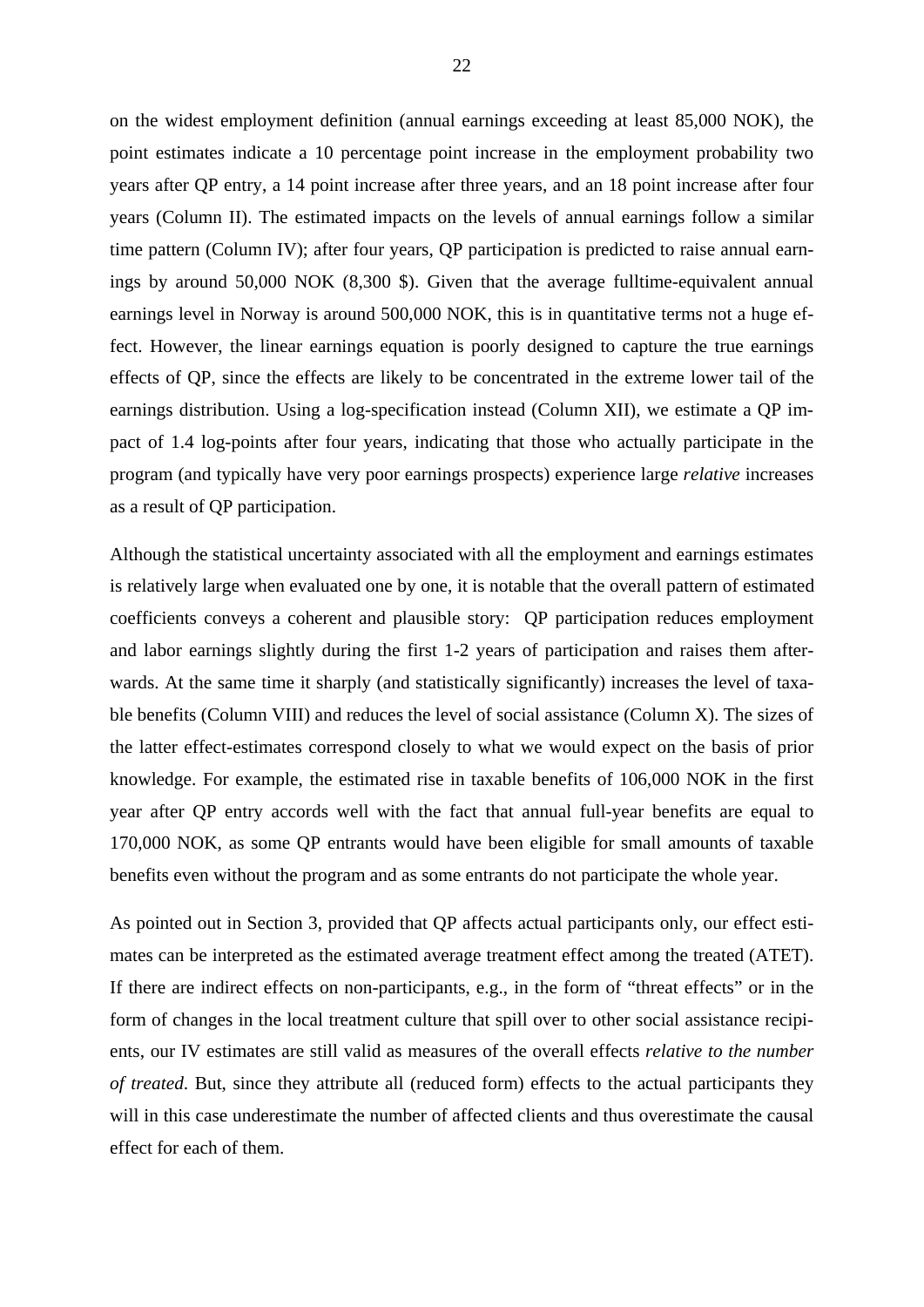|                      | Employment<br>(85,000 NOK thresh-<br>old) |           | Employment<br>(170,000 NOK thresh-<br>old) |          | Labor earnings (1000<br>NOK, 2013-value) |          |            | Taxable benefits<br>(1000 NOK, 2013-<br>value) |            | Non-taxable benefits<br>(1000 NOK, 2013)<br>value) | Log labor earnings<br>$(log(earnings+1))$<br>(1000 NOK, 2013 value) |          |
|----------------------|-------------------------------------------|-----------|--------------------------------------------|----------|------------------------------------------|----------|------------|------------------------------------------------|------------|----------------------------------------------------|---------------------------------------------------------------------|----------|
|                      |                                           | П         | Ш                                          | IV       | V                                        | VI       | VII        | VIII                                           | IX         | X                                                  | XI                                                                  | XII      |
|                      | Eq. $1$                                   | Eq. $4$   | Eq. $1$                                    | Eq. $4$  | Eq. $1$                                  | Eq. $4$  | Eq. $1$    | Eq. $4$                                        | Eq. 1      | Eq. $4$                                            | Eq. $1$                                                             | Eq. 4    |
|                      | (OLS)                                     | (IV)      | (OLS)                                      | (IV)     | (OLS)                                    | (IV)     | (OLS)      | (IV)                                           | (OLS)      | (IV)                                               | (OLS)                                                               | (IV)     |
| <b>Effects of QP</b> |                                           |           |                                            |          |                                          |          |            |                                                |            |                                                    |                                                                     |          |
| Same year $(p=0)$    | $-0.201***$                               | $-0.086$  | $-0.177***$                                | $-0.047$ | $-60.02***$                              | $-26.33$ | $12.70***$ | 43.50***                                       | 45.18***   | $-27.00*$                                          | $-0.829***$                                                         | $-0.133$ |
|                      | (0.003)                                   | (0.074)   | (0.002)                                    | (0.065)  | (0.66)                                   | (21.40)  | (0.68)     | (15.66)                                        | (0.68)     | (13.92)                                            | (0.019)                                                             | (0.396)  |
| First year after     | $-0.145***$                               | 0.010     | $-0.128***$                                | $-0.061$ | $-47.00***$                              | $-28.18$ | 55.41***   | $106.50***$                                    | $21.57***$ | $-88.12***$                                        | $-0.735***$                                                         | $-0.267$ |
| entry $(p=1)$        | (0.004)                                   | (0.064)   | (0.003)                                    | (0.058)  | (0.88)                                   | (19.11)  | (0.83)     | (17.86)                                        | (0.72)     | (13.33)                                            | (0.021)                                                             | (0.330)  |
| Second year          | $-0.075***$                               | 0.096     | $-0.071***$                                | 0.028    | $-28.35***$                              | 4.25     | $30.01***$ | $-10.92$                                       | 11.59***   | $-16.01$                                           | $-0.448***$                                                         | 0.304    |
| after entry $(p=2)$  | (0.005)                                   | (0.079)   | (0.004)                                    | (0.071)  | (1.20)                                   | (24.37)  | (1.05)     | (19.25)                                        | (0.81)     | (17.02)                                            | (0.026)                                                             | (0.431)  |
| Third year after     | $-0.042***$                               | $0.143*$  | $-0.034***$                                | 0.081    | $-15.34***$                              | 12.18    | $19.86***$ | $-25.23$                                       | 0.54       | $-45.84***$                                        | $-0.261***$                                                         | 0.465    |
| entry $(p=3)$        | (0.006)                                   | (0.082)   | (0.005)                                    | (0.073)  | (1.64)                                   | (24.96)  | (1.31)     | (20.93)                                        | (0.94)     | (16.09)                                            | (0.033)                                                             | (0.434)  |
| Fourth year          | $-0.012$                                  | $0.182**$ | $-0.008$                                   | 0.121    | $-5.80**$                                | 50.54*   | 23.53***   | $-32.08$                                       | $-8.23***$ | 6.73                                               | $-0.096*$                                                           | 1.395*** |
| after entry $(p=4)$  | $(-0.010)$                                | (0.089)   | (0.009)                                    | (0.079)  | (2.72)                                   | (26.71)  | (2.12)     | (22.10)                                        | (1.58)     | (16.90)                                            | (0.053)                                                             | (0.477)  |

**Table 5. Main estimation results (Eq. 4) for sample with low earnings threshold. Ordinary Least Squares and Instrumental Variables (clustered standard errors in parentheses)** 

Note: Standard errors are clustered at individuals.  $*(**)(***)$  indicate significance at the 10(5)(1) percent levels.

Number of observations in all models: 7,036,980. 1000 NOK = 167 \$ (based on exchange rate April 2014).

*Control variables included in all models*: Municipality×base-year×years-since-base-year-fixed effects (18,280 dummy variables), age (44 dummy variables), sex, education (8 dummy variables), immigrant status (3 dummy variables), labor earnings (in the base-year and as average over the three years leading up to the base-year), taxable benefits in the base-year, non-taxable benefits in the base-year, number of months with social assistance in the base-year, number of months with UI benefits in base-year, and number of months with temporary disability benefits in base-year.

*Additional control variables in IV-models*: Estimated OP participation propensities interacted with base-year×outcome-year (760 variables), and estimated OP participation propensities interacted with reform-year in the municipality (57 variables).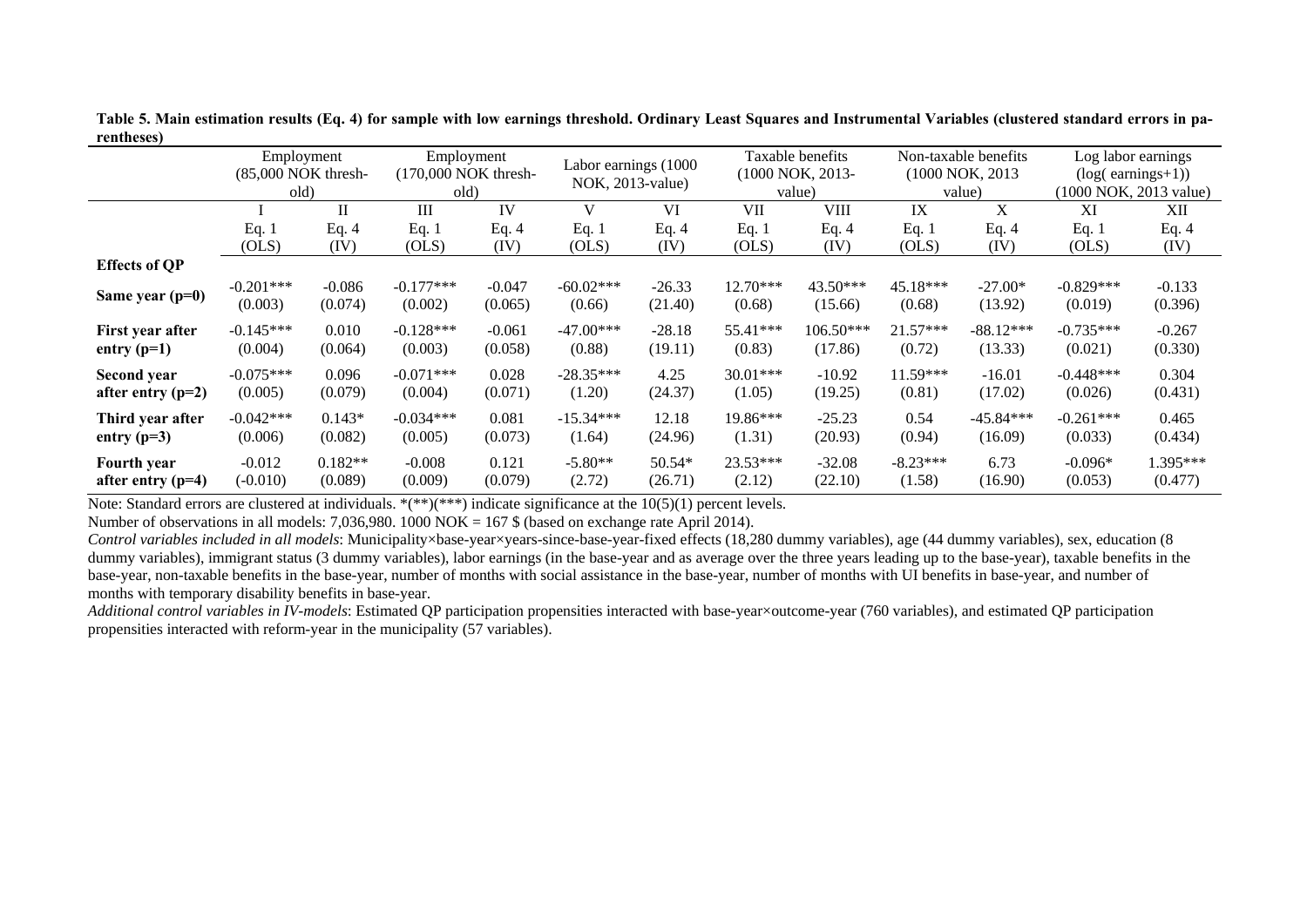|                         |                                  | $\cdots$<br>Whole population    |                       |                                 | $\cdots$ $\cdots$ $\cdots$<br>Natives only |                       |                                  | Immigrants only                 |                       |
|-------------------------|----------------------------------|---------------------------------|-----------------------|---------------------------------|--------------------------------------------|-----------------------|----------------------------------|---------------------------------|-----------------------|
|                         |                                  |                                 | Ш                     | IV                              |                                            | VI                    | VII                              | VIII                            | IX                    |
|                         | Employment<br>( > 85,000<br>NOK) | Employment<br>(>170,000<br>NOK) | Log labor<br>earnings | Employment<br>( > 85,000<br>NOK | Employment<br>(>170,000<br>NOK)            | Log labor<br>earnings | Employment<br>( > 85,000<br>NOK) | Employment<br>(>170,000<br>NOK) | Log labor<br>earnings |
| <b>Effects of OP</b>    |                                  |                                 |                       |                                 |                                            |                       |                                  |                                 |                       |
| Same year $(p=0)$       | $-0.043$                         | 0.017                           | 0.055                 | $-0.054$                        | $-0.023$                                   | 0.210                 | 0.017                            | 0.080                           | 0.193                 |
|                         | (0.069)                          | (0.062)                         | (0.372)               | (0.079)                         | (0.069)                                    | (0.471)               | (0.118)                          | (0.110)                         | (0.624)               |
| First year after entry  | 0.052                            | $-0.008$                        | $-0.115$              | 0.028                           | $-0.007$                                   | $-0.307$              | 0.018                            | $-0.073$                        | $-0.107$              |
| $(p=1)$                 | (0.060)                          | (0.056)                         | (0.309)               | (0.070)                         | (0.064)                                    | (0.407)               | (0.104)                          | (0.100)                         | (0.520)               |
| Second year after entry | $0.156**$                        | $0.138**$                       | $0.668*$              | $0.139*$                        | $0.125*$                                   | 0.808                 | 0.238                            | 0.211                           | 1.124                 |
| $(p=2)$                 | (0.074)                          | (0.067)                         | (0.402)               | (0.083)                         | (0.074)                                    | (0.499)               | (0.146)                          | (0.138)                         | (0.757)               |
| Third year after entry  | $0.198**$                        | $0.131*$                        | 0.629                 | $0.201**$                       | 0.105                                      | 0.718                 | 0.001                            | $-0.094$                        | $-0.424$              |
| $(p=3)$                 | (0.077)                          | (0.071)                         | (0.408)               | (0.085)                         | (0.077)                                    | (0.512)               | (0.181)                          | (0.175)                         | (0.893)               |
| Fourth year after entry | $0.273***$                       | $0.212***$                      | $.848***$             | $0.219**$                       | $0.132*$                                   | $2.046***$            | 0.404                            | $0.473*$                        | $2.747*$              |
| $(p=4)$                 | (0.084)                          | (0.076)                         | (0.449)               | (0.091)                         | (0.080)                                    | (0.576)               | (0.356)                          | (0.254)                         | (1.267)               |

**Table 6. Estimation results for sample with high earnings threshold. Instrumental Variables estimates (Eq. 4) (clustered standard errors in parentheses)** 

Note: Standard errors are clustered at individuals. \*(\*\*)(\*\*\*) indicate significance at the 10(5)(1) percent levels. 1000 NOK = 167 \$ (based on exchange rate April 2014) Number of observations: Column 1-3: 11,567,275; Column IV-VI: 9,953,115; Column VII-IX: 1,451,965.

*Control variables included in all models*: See note to Table 5.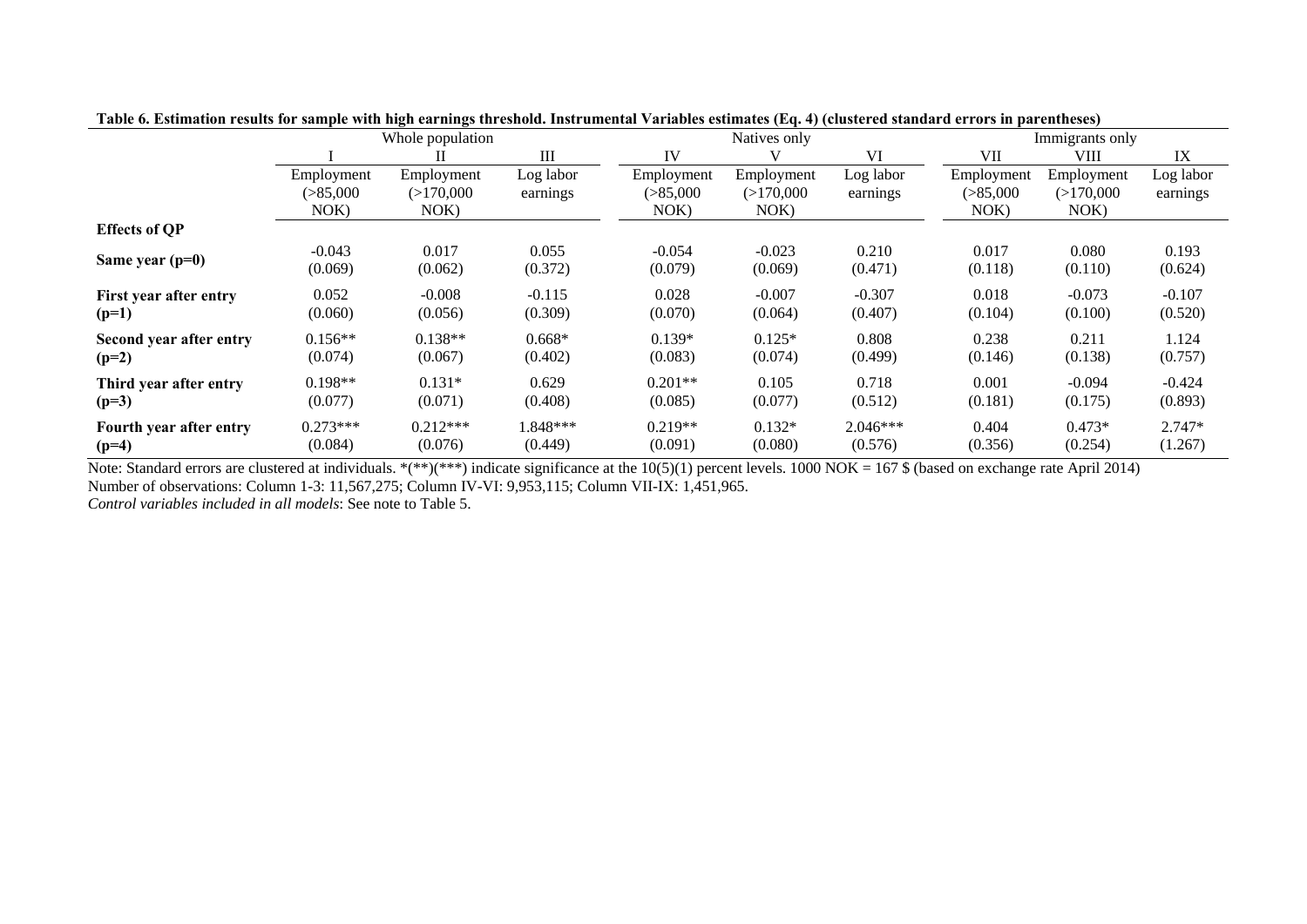#### **5.3 Robustness across samples and subgroups**

How robust are these results? In this sub-section, we look at how the key estimates change when we expand the analysis population to include persons with somewhat higher earnings in the base year (or in the two years prior to the base year), as discussed in Section 4. In addition, given the large fraction of immigrants participating in the program, we estimate separate models for natives and immigrants. In these exercises, we focus on the outcomes of employment and log labor earnings only.

We first re-estimate the model based on a much wider definition of the risk-population increasing the sample size by around 65 %. This is done by raising the upper earnings threshold in the base-year to NOK 340,000 (57,000 \$). The results from this exercise are presented in Table 6, Columns I-III. The results are similar to those reported in Table 5. The main difference is that the estimated employment and earnings effects 2-4 years after QP entry become a bit larger and also more statistically significant. Based on the larger sample, we also estimate separate models for natives and immigrants. The results for natives are in line with the results reported for the complete population; see Table 6, Columns IV-VI. The results for immigrants also display a similar pattern, although they are much more unstable and subject to statistical uncertainty. Hence, we do not really have sufficient information in the data to draw any firm conclusions regarding possible effect heterogeneity.

#### **5.4 Endogenous migration?**

As discussed in Section 3, a causal interpretation of our estimates hinges on the assumption that persons' addresses (municipalities) up to (and including) 2007 are exogenous. Since the QP program was legislated in June 2007, there was a short window of opportunity during the autumn of 2007 whereby would-be QP participants could self-select into municipalities with early (2008) QP implementation. On average, around 11 % the risk-group population move across municipalities each year, but we see no pattern of increased migration during the period in question. To nevertheless check the sensitivity of our estimates with respect to endogenous migration, we re-estimate the models presented in Section 5.2, but this time we tie each base-year observation to the last years' (*t-1*) municipality (i.e., we disregard migrations that occurred between *t-1* and *t*). This way, we eliminate the possibility of an endogeneity problem, but at the cost of inducing more measurement error into the model. The results of this exercise are presented in Table 7. As it turns out, the estimates change very little, suggesting that endogenous migration is not a big issue in the present context.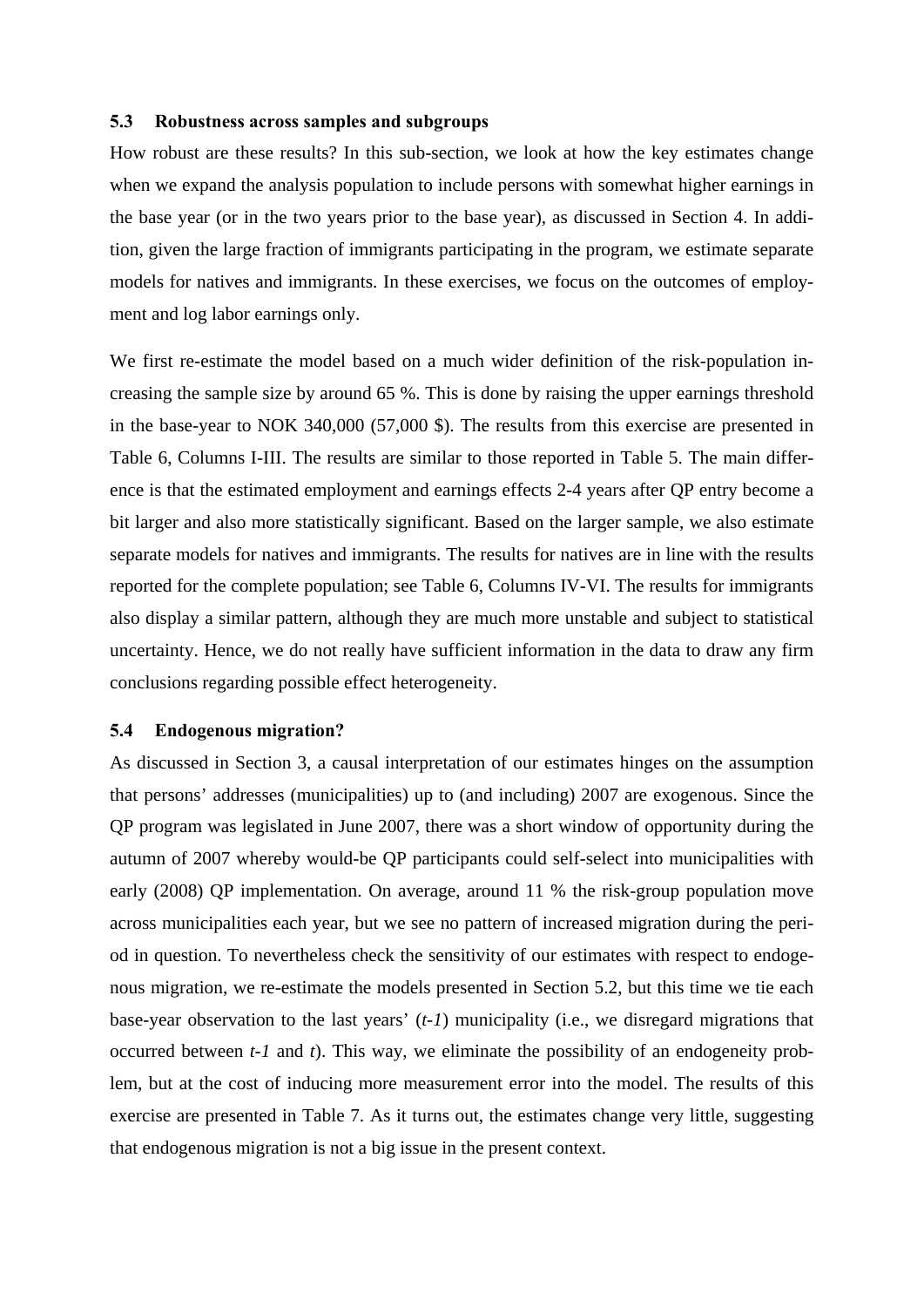|                                 |                 | Н              | Ш               |
|---------------------------------|-----------------|----------------|-----------------|
|                                 | Employment      | Employment     | Log labor earn- |
|                                 | $(>85,000$ NOK) | (>170,000 NOK) | ings            |
|                                 |                 |                |                 |
| <b>Effects of QP</b>            |                 |                |                 |
| Same year $(p=0)$               | $-0.050$        | $-0.025$       | 0.102           |
|                                 | (0.080)         | (0.070)        | (0.432)         |
| First year after entry $(p=1)$  | 0.024           | $-0.066$       | $-0.252$        |
|                                 | (0.068)         | (0.063)        | (0.354)         |
|                                 | 0.139           | 0.065          | 0.604           |
| Second year after entry $(p=2)$ | (0.087)         | (0.078)        | (0.473)         |
|                                 | $0.158*$        | 0.086          | 0.341           |
| Third year after entry $(p=3)$  | (0.088)         | (0.080)        | (0.471)         |
|                                 | $0.194*$        | 0.100          | 1.348**         |
| Fourth year after entry $(p=4)$ | (0.099)         | (0.088)        | (0.533)         |

| Table 7. Estimation results with last year's address used to identify municipality (dataset with low  |
|-------------------------------------------------------------------------------------------------------|
| earnings threshold). Instrumental Variables estimates (Eq. 4) (clustered standard errors in parenthe- |
| ses)                                                                                                  |

Note: Standard errors are clustered at individuals. \*(\*\*)(\*\*\*) indicate significance at the 10(5)(1) percent levels.  $1000 \text{ NOK} = 167 \text{ $$\mathcal{S}$}$  (based on exchange rate April 2014). Number of observations: 6,903,650. *Control variables included in all models*: See note to Table 5.

#### **5.5 Benefits versus costs**

Our analysis indicates that QP to some extent has accomplished its aims of helping hard-toemploy persons back to (or into) work. However, the program has also been costly. Have the benefits outweighed the costs? Based on the admittedly highly uncertain point estimates from the baseline model (Table 5), we calculate that the overall increase in net (after tax) transfers generated in the QP participation period (defined as the entry year plus the two subsequent years) amounts to approximately 50,000 NOK (8,300 \$). In addition, the increased administrative costs associated with fewer clients per caseworker (see the introduction) also amount to around 50,000 NOK. Adding a 20 % marginal cost of public funds and leaving out the pure transfer component, these numbers imply a direct social cost of 70,000 NOK (11,700 \$) for each participant. Moreover, labor earnings are estimated to decline by approximately 55,000 NOK cumulatively over the first two years (including the entry year), as a result of lock-in effects. On the benefit side, labor earnings start to increase from the second year after entry, and reach a positive annual QP effect of 50,000 NOK after four years. However, the cumulative earnings gain in this period (67,000 NOK) still falls short of the initial costs. Hence, for this particular cost-benefit assessment to come out with a positive number, we need to assume that the favorable earnings and employment effects to some extent persist after the fourth year. If we do extrapolate the estimated forth-year effects to subsequent years, our highly simplified cost-benefit calculation breaks even in the fifth year, and becomes positive thereafter.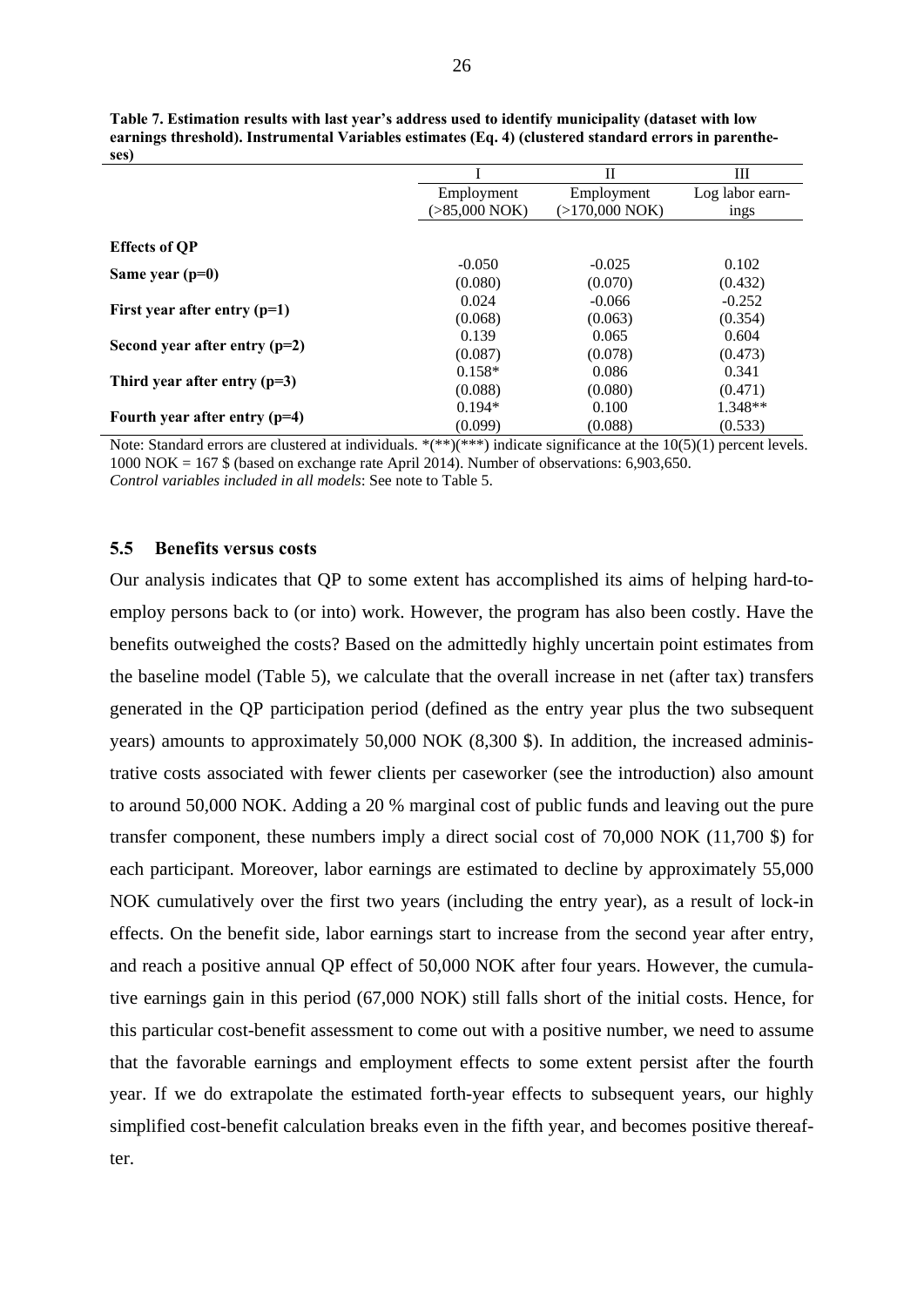In addition to the costs and benefits discussed here, there will of course also be costs and benefits associated with the particular activities that the OP participants take part in, which  $-$  as described above – ranges from medical rehabilitation to fulltime work. Since we do not have any specific information about individual QP activities, nor about the activities that would have prevailed without QP, we are not able to provide precise assessment of these cost-benefit components. However, statistics reported by Statistics Norway, based on information collected from the municipalities, indicate that work is the dominating activity. For example, among those who entered QP in 2009, as much as 78 % participated in some form of employment in  $2010$  as part of their individual QP plan.<sup>10</sup> This presumably implies that value is generated, though probably at some costs associated with individual support and workplace adaptations.

Additional favorable effects of QP may come from peer influences. Recent empirical studies have indicated that welfare dependency is contagious within social networks; see, e.g., Rege et al. (2012) and Markussen and Røed (forthcoming). Hence, if QP succeeds in moving at least some persons from welfare to work, we may expect to see subsequent knock-on effects among their peers.

An important point to bear in mind is that a main aim of QP was to reduce poverty. Our estimation results indicate that the overall level of take-home earnings was raised for all years after entry, with a possible exception for the third year after entry in which the increased transfer level has been tapered off while the favorable earnings effects are still small. Hence, poverty problems appear to have been alleviated by the program.

#### **6 Conclusion**

The main conclusion of our analysis is that the combination of activation requirements and economic generosity appears to have had the intended effect of helping a very hard-to-employ group of persons back to (or into) work in Norway. Two years after entry into the Qualification Program (QP), we identify indications of a positive effect on the probability of having obtained at least some paid employment, and the effect increases in subsequent years. Four years after entry, our estimates indicate that the employment probability is raised by as much as 18 percentage points, ceteris paribus. Effect estimates of this order appear robust across different samples and subgroups. The statistical uncertainty associated with each single esti-

 <sup>10</sup> These numbers are available from «Statistikkbanken» (https://www.ssb.no/statistikkbanken).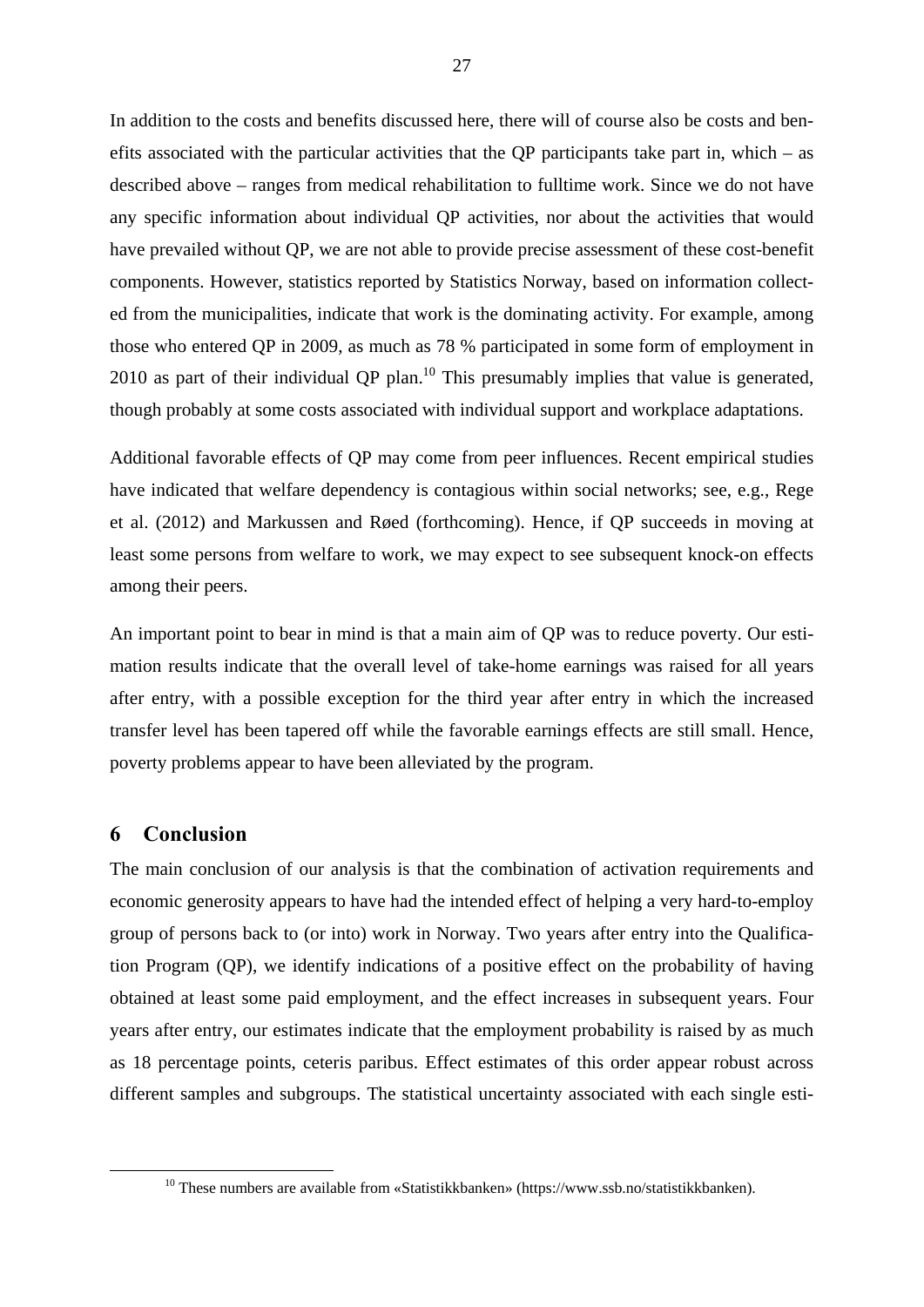mate is large, however (standard errors around 8-9 percentage points), hence the point estimates should be interpreted with care.

Although most of the additional jobs are small, at least to start with, they may represent important stepping-stones into regular employment for a group of persons who in the absence of the program most likely would have had labor force participation rates close to zero. Together with the structured and active everyday life implied by the program itself this may also have built up a work habit among the participants with possible knock-on effects on the participants' peers. Whether the gains identified in this paper are sufficient to compensate for the costs depends on the extent to which the moderately increased labor earnings can be expected to last or perhaps even become a first step toward full employment, which is too early to say based on our data.

#### **References**

- Aakvik, A., Heckman, J., and Vytlacil, E. (2005) Estimating Treatment Effects for Discrete Outcomes when Responses to Treatment Vary: An Application to Norwegian Vocational Rehabilitation Programs. *Journal of Econometrics*, Vol. 125, 15-51.
- Angrist, J., Imbens, G. W. and Rubin, D. B. (1996) Identification of Causal Effects Using Instrumental Variables. *Journal of the American Statistical Association*, Vol. 91, 444-455.
- Ashenfelter, O. (1978) Estimating the Effect of Training Programs on Earnings. *Review of Economics and Statistics*, Vol. 60, 47-50.
- Calvó-Armengol, A. and Jackson, M. O. (2004) The Effects of Social Networks on Employment and Inequality. *American Economic Review*, Vol. 94, No. 3, 426-454
- Card, D., Kluve, J., and Weber, A. (2010) Active Labour Market Policy Evaluations: A Metaanalysis. *The Economic Journal*, Vol. 120, F452–F477.
- Christensen, T., Fimreite, A. L., and Lægreid, P. (2013) Joined-Up Government for Welfare Administration Reform in Norway. *Public Organization Review*, forthcoming.
- Dasgupta, P. (1997) Nutritional Status, the Capacity for Work, and Poverty Traps. *Journal of Econometrics*, Vol. 77, 5-37.
- Dasgupta, P. and Ray, D. (1986) Inequality as a Determinant of Malnutrition and Unemployment: Theory, *Economic Journal*, Vol. 96, 1011-1034.
- Dasgupta, P. and Ray, D. (1987) Inequality as a Determinant of Malnutrition and Unemployment: Policy, *Economic Journal*, Vol. 97, 177-188.
- Fevang, E., Hardoy, I., and Røed, K. (2013) Getting Disabled Workers Back to Work: How Important Are Economic Incentives? IZA Discussion Paper No. 7137.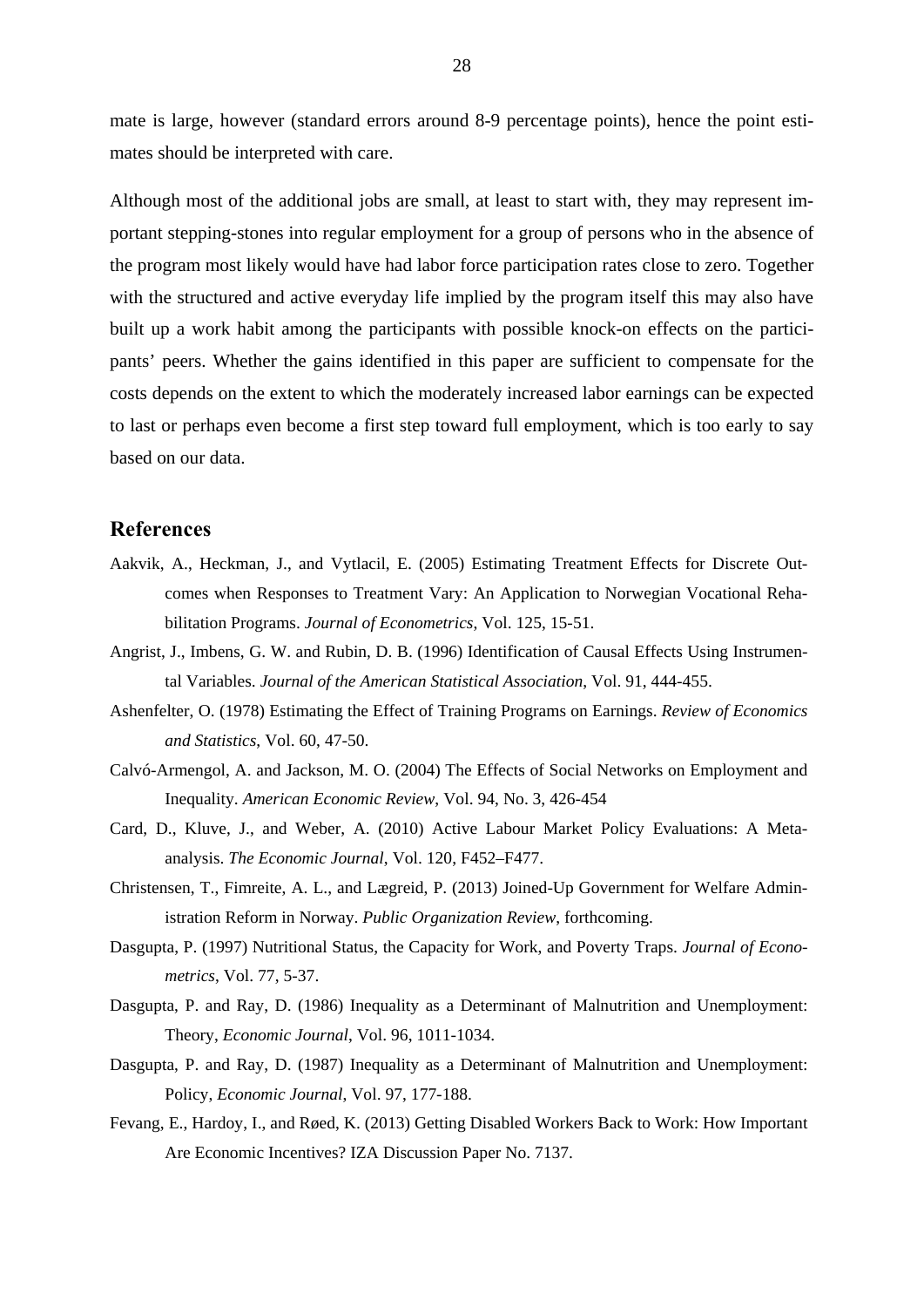- Kostøl, A. R., and Mogstad, M. (2014) How Financial Incentives Induce Disability In-surance Recipients to Return to Work. *American Economic Review*, forthcoming.
- Kluve, J., Card, D., Fertig, M., Góra, M., Jacobi, J., Jensen, P., Leetmaa, R., Nima, L., Patacchini, E., Schaffner, S., Schmid, C. M., van der Klaauw, B., and Weber, A. (2007) *Active Labor Market Policies in Europe - Performance and Perspectives*. Springer-Verlag Berlin and Heidelberg GmbH & Co.
- Frölich, M., Hesmati, A., and Lechner, M. (2004) A Microeconomic Evaluation of Rehabilitation of Long-term Sickness in Sweden. *Journal of Applied Econometrics*, Vol. 19, 375-396.
- Gubrium, E. K. and Lødemel, I. (2014) "Not Good Enough": Social Assistance and Shaming in Norway. Chapter 5 in Gubrium, E. K., Pellissery, S., and Lødemel, I. (Eds.): *The Shame of It. Global Perspectives on Anti-Poverty Policies*. Policy Press. Bristol, UK.
- Krueger, A. B. and Meyer, B. D. (2002) Labor Supply Effects of Social Insurance. In Auerbach, A. J. and Feldstein, M. (eds.) Handbook of Public Economics, Vol. 4. Elsevier Science, North-Holland, 2002; 2327-92.
- Markussen, S. and Røed, K. (forthcoming) Social Insurance Networks. *Journal of Human Resources.*
- Markussen, S. and Røed, K. (2014) The Impacts of Vocational Rehabilitation. IZA Discussion Paper No. 7892.
- Moffitt, R. (2007) Welfare Reform: The US Experience. *Swedish Economic Policy Review*, Vol. 14, No. 2, 11-48.
- Mullainathan, S. and Shafir, E. (2013) *Scarcity: Why Having Too Little Means so Much*. Time Books, Henry Holt and Company, New York.
- Rege, M., Telle, K., and Votruba, M. (2012) Social Interaction Effects in Disability Pension Participation – Evidence from Plant Downsizing. *Scandinavian Journal of Economics* Vol. 114, No. 4, 1208–1239.
- Røed, K. (2012) Active Social Insurance. *IZA Journal of Labor Policy*, Vol. 1:8 (doi:10.1186/2193- 9004-1-8).
- Røed, K. and Raaum, O. (2006) Do Labour Market Programmes Speed up the Return to Work? *Oxford Bulletin of Economics & Statistics* , Vol. 68, No. 5, 541-68
- Røed, K. and Westlie, L. (2012) Unemployment Insurance in Welfare States: The Impacts of Soft Duration Constraints. *Journal of the European Economic Association*, Vol. 10, No. 3, 518- 554.
- Røed, K. and Zhang, T. (2003) Does Unemployment Compensation Affect Unemployment Duration? *Economic Journal*, Vol. 113, 190-206.
- Røed, K. and Zhang, T. (2005) Unemployment duration and economic incentives A quasi randomassignment approach. *European Economic Review* , Vol. 49, 1799-1825.
- Schafft, A. and Spjelkavik (2011) Evaluering av Kvalifiseringsprogrammet (Evaluation of the Quali-